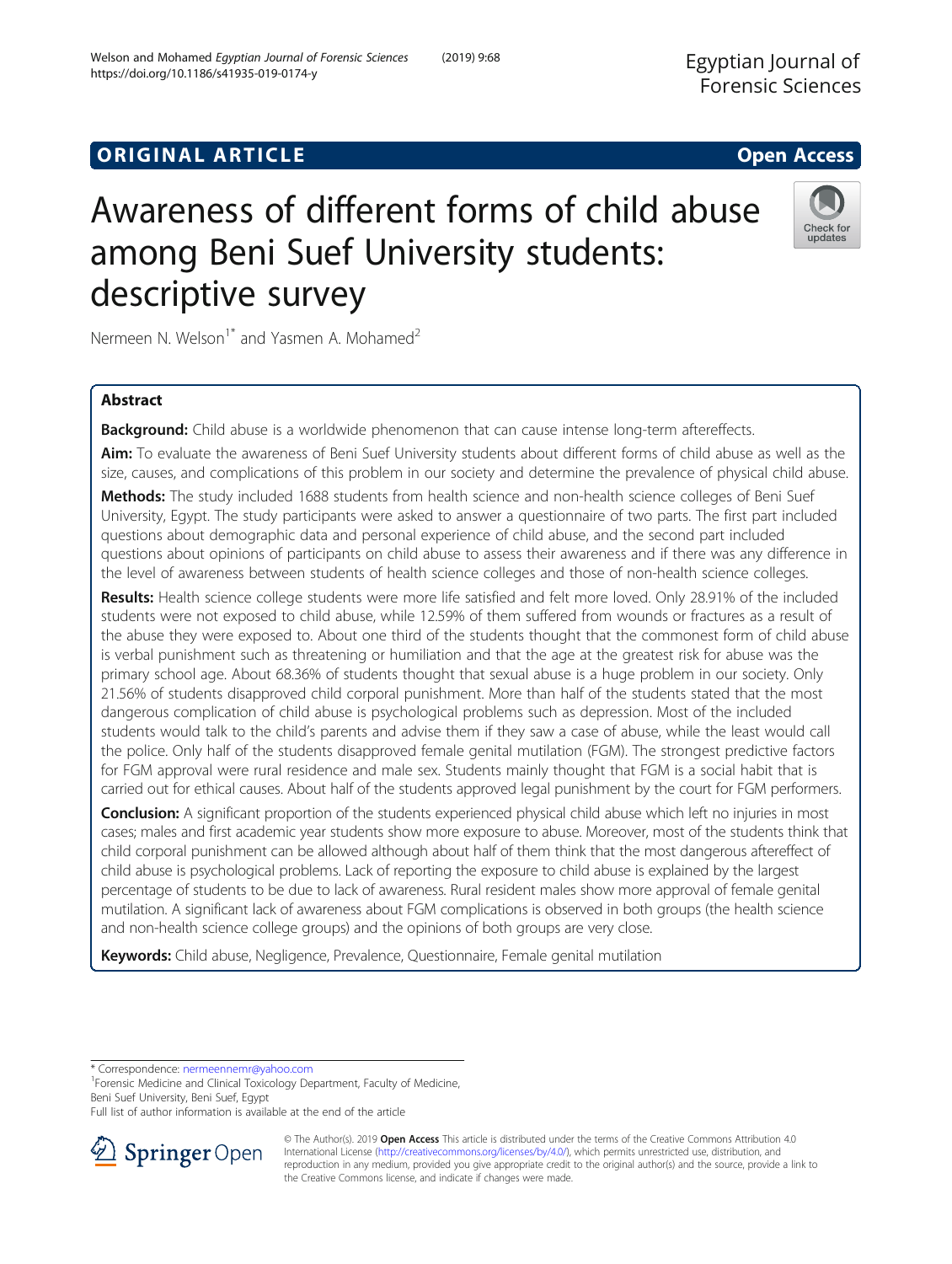# Key points

- 1. About two thirds of the students are exposed to physical child abuse. Males and first academic year students are more exposed to corporal punishment.
- 2. Child abuse is not related to parents' education, residence, faculty, or family condition and this finding can indicate that child abuse is still a common phenomenon in the society.
- 3. There is obvious cultural and social acceptance of physical punishment as a method of behaving children as about three fourths of the students accepted it.
- 4. Most of the students will talk to the parents if they suspect a case of child abuse and they perceive that there is a lack of awareness in the society.
- 5. Only half of the students (mainly females) disapprove FGM and most of them see that it is a social custom held for ethical causes (for fear of misconduct).
- 6. The most important predictive factors for FGM approval are the rural residence and the male sex.

# Background

Child abuse is a worldwide problem explained by the WHO as "any physical or emotional ill-treatment, sexual abuse, neglect, or other exploitation the child is exposed to by a responsible guardian, causing direct or indirect harm to his life, health, or development." Thus, there are four main types of child maltreatment and abuse: physical abuse, sexual abuse, psychological abuse, and neglect (WHO [1999\)](#page-15-0).

Physical child abuse includes corporal punishment as slapping children with the hand or hitting them with implements including stick, belt, shoe, etc. Other examples of physical abuse are biting, pinching, pulling hair, uncomfortable positioning, burning, and forced ingestion. This violence may cause many physical and psychological effects such as re-victimization, homelessness, personality disorders, depression, anxiety, aggression, post-traumatic stress disorder, suicidal attempts, eating disorders, and substance abuse (Kelly-Irving et al. [2013](#page-14-0)). In addition, child abuse can cause serious and potentially fatal complications such as shaken baby syndrome which results in intracranial hemorrhage, increased intracranial pressure, neurological damage, spinal cord injury, rib fractures, or visceral injury (Morad et al. [2010\)](#page-14-0). Sever injuries cause complications including death where the most common causes of death are reported to be head and abdominal injuries. Child abuse occurs in many parts of the world. The World Health Organization (WHO) indicated that there were 57,000 deaths caused by child abuse in 2000 globally (Alexander et al. [2001](#page-14-0)).

Sexual abuse includes a child's involvement in a sexual act for physical or financial gain, such as child genital exposure, viewing or sexual contact with a child, and child pornography. Psychological abuse is the most common and challenging type of child abuse. It includes screaming, stigmatization, threatening, coarse attitude, inattention, humiliation, excessive criticism, destruction of personal belongings, and inappropriate or excessive demands (Theoklitou et al. [2012\)](#page-15-0).

There are six sub-types of child neglect:

- 1. Supervisory neglect: absence of adult supervision capable of causing physical harm, sexual harassment, or criminal conduct
- 2. Physical neglect: inability to provide basic physical needs such as a peaceful and tidy house
- 3. Health neglect: insufficient care of child health
- 4. Emotional neglect: lack of caring and support 5. Academic neglect: lack of school system
- participation
- 6. Abandonment: leaving a child alone without an adult supervision for a long time. Neglected children can find future difficulties in trusting people or forming relationships due to the preexperienced lack of attachment (Golden and Prather [2009\)](#page-14-0).

Female genital mutilation (FGM) includes any injury or cutting off female genital organs for non-therapeutic purposes. It is performed in the Middle East, some African countries, and parts of Asia. The most vulnerable age groups to FGM are infancy and childhood till the age of puberty. There are four types of FGM; the most common type practiced in Egypt is type 1, also known as clitoridectomy, which includes partial or total excision of the clitoris or the prepuce (Rasheed et al. [2011](#page-14-0)). Type 3, known as infibulation, is the most radical type of FGM, and it is commonly practiced in northeast Africa, especially Somalia and Djibouti. Studies showed that FGM is more prevalent in rural areas due to lack of knowledge and low socioeconomic status but it is less common among educated and wealthier families. Moreover, some people suggest that FGM is performed because of religious causes; however, this belief is doubtful and cannot be proven (Cappa et al. [2013](#page-14-0)).

FGM not only has no known useful healthy effects but also has severe and long-term complications including recurrent infections, chronic pain, and cyst formation as well as psychological and sexual problems. It also affects pregnancy (Reisel and Creighton [2015](#page-14-0)).

The child law was ratified by Egyptian authority in 1996 and amendments were made in 2008. This law includes the rights of children in medical care, education, and social utilities. Furthermore, the practice of FGM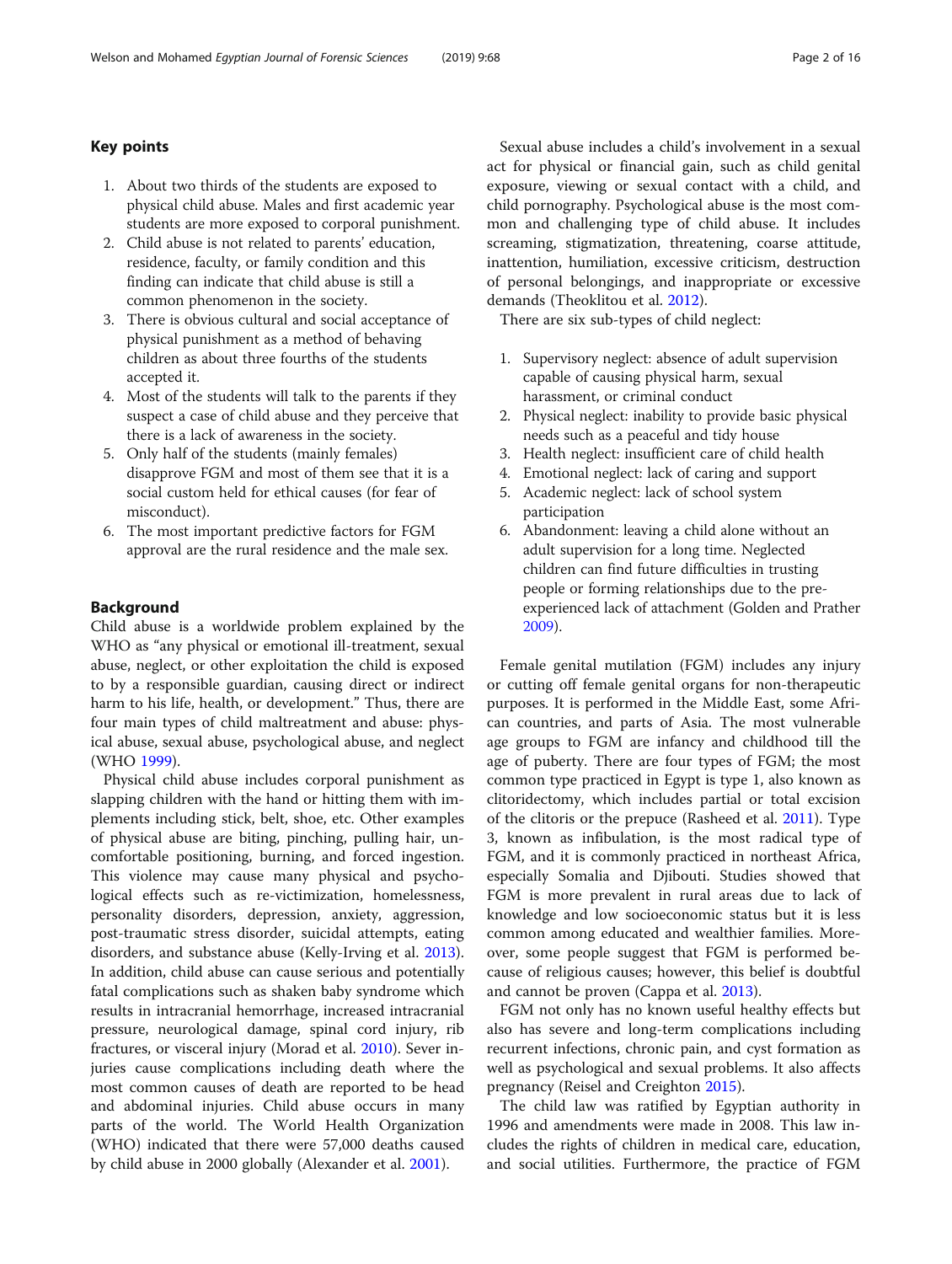has been criminalized since a 12-year old girl died during FGM by a physician in an illegal clinic in 2007 (Michael [2007](#page-14-0)).

According to a US survey study in 1995, the physical child abuse rate was 49/1000 (Straus and Gelles [1998](#page-15-0)). In another Korean study, 45% of parents reported using corporal punishment of their children and two thirds of them admitted whipping their children (Hahm and Guterman [2001](#page-14-0)).

Moreover, an Egyptian survey showed that 63% of children were exposed to physical abuse and 26% of those abused children had severe injuries as fractures and permanent disabilities (Youssef et al. [1998](#page-15-0)). Another Saudi Arabian study carried out on 186 abused children showed that the victims were mainly males from largesized families and with illiterate parents (Elsaied and Alsehly [2017](#page-14-0)).

The current study aims to evaluate the awareness of Beni Suef University students about different forms of child abuse as well as the size, causes, and complications of this problem in our society and determine the prevalence of physical child abuse.

# Materials and methods

# Study design

The present study was conducted in April, June, and July 2018 among Beni Suef University students of the academic year 2017/ 2018 which started in September 2017 and ended in July 2018. The study was approved by the institutional research ethical committee. One college was covered per day. We visited the students in their lecture rooms in between the academic sessions to assess the largest possible number of students without disruption of their lectures. The aim and methods of the study were explained to the students; then, the questionnaires were distributed. The students were asked to write their college and grade then answer the multiplechoice questions without sharing the answers or looking at neighboring questionnaires. The students were confirmed that their answers would be used only for health science research and no names were required. The questionnaires were answered within 30 min then collected.

# Sampling design

In Egypt, there are two main groups of colleges which are different in the field of study: health science colleges and non-health science colleges. The health science colleges (specialized in health care) involve students who are specialized in biology and human health studies since high school such as the Faculty of Sciences, Faculty of Medicine, Faculty of Dentistry, Faculty of Veterinary Medicine, and Faculty of Physical Therapy, while nonhealth science colleges (not specialized in health care) involve students who are specialized in arts, economic, and social studies with less knowledge about biology or human health such as the Faculty of Commerce, Faculty of Arts, Faculty of Education, and Faculty of Law. The Beni Suef Governorate lies in Upper Egypt where social attitudes are more conservative. The university students are mainly the natives of the region. Beni Suef University has 35 main colleges and institutes with a population size of about 67,000 students. The largest four health science colleges and the largest four non-health science colleges were chosen. Two thousand students were planned to join this study. Informed consent was obtained and the students who desired to join the study filled the questionnaire. Partially filled questionnaires were included in the study but blank returned questionnaires were excluded so the final number of participants was 1688 students; the response rate about 84%.

# Questionnaire

The investigators were guided by the survey of North Dakota State University (Rathge et al. [2005](#page-14-0)) to choose socially and culturally accepted questions for the used questionnaire. The questionnaire was prepared in Arabic and English, examined by 3 experts, and tested on 15 students who were not included in the study for modifications and validation. It was classified into two main parts; the first part included questions about demographic data and personal experience such as faculty, grade, sex, residence, family data (father's education, mother's education, and condition of the family such as presence of both parents, death of one or both parents, or divorce) and domestic abuse personal experience (domestic life satisfaction, feeling of parents' love and support, previous exposure to physical abuse by one or both parents, and if this physical abuse resulted in bruises or fractures). The question about exposure to physical abuse and if it caused bruises or fractures was used to evaluate how serious the corporal punishment was. Moreover, the question about domestic life satisfaction was used to know how the students evaluate their life as a whole rather than situational feeling.

The second part of the questionnaire included questions about the students' opinions and personal visions and consisted of other four categories of questions. The first category was about the problem risk factors and possible causes. Asked questions were about the commonest form of child abuse, approval of mother's work before her children's enrollment in school, the father's role in raising children in comparison with the mother's role, the age group at the greatest risk for exposure to physical abuse, child labor, and the suitable age group that children become dependent and their mother can leave them alone at home without adult supervision for a few hours.

The second category of questions evaluated the awareness of students about the child sexual abuse problem.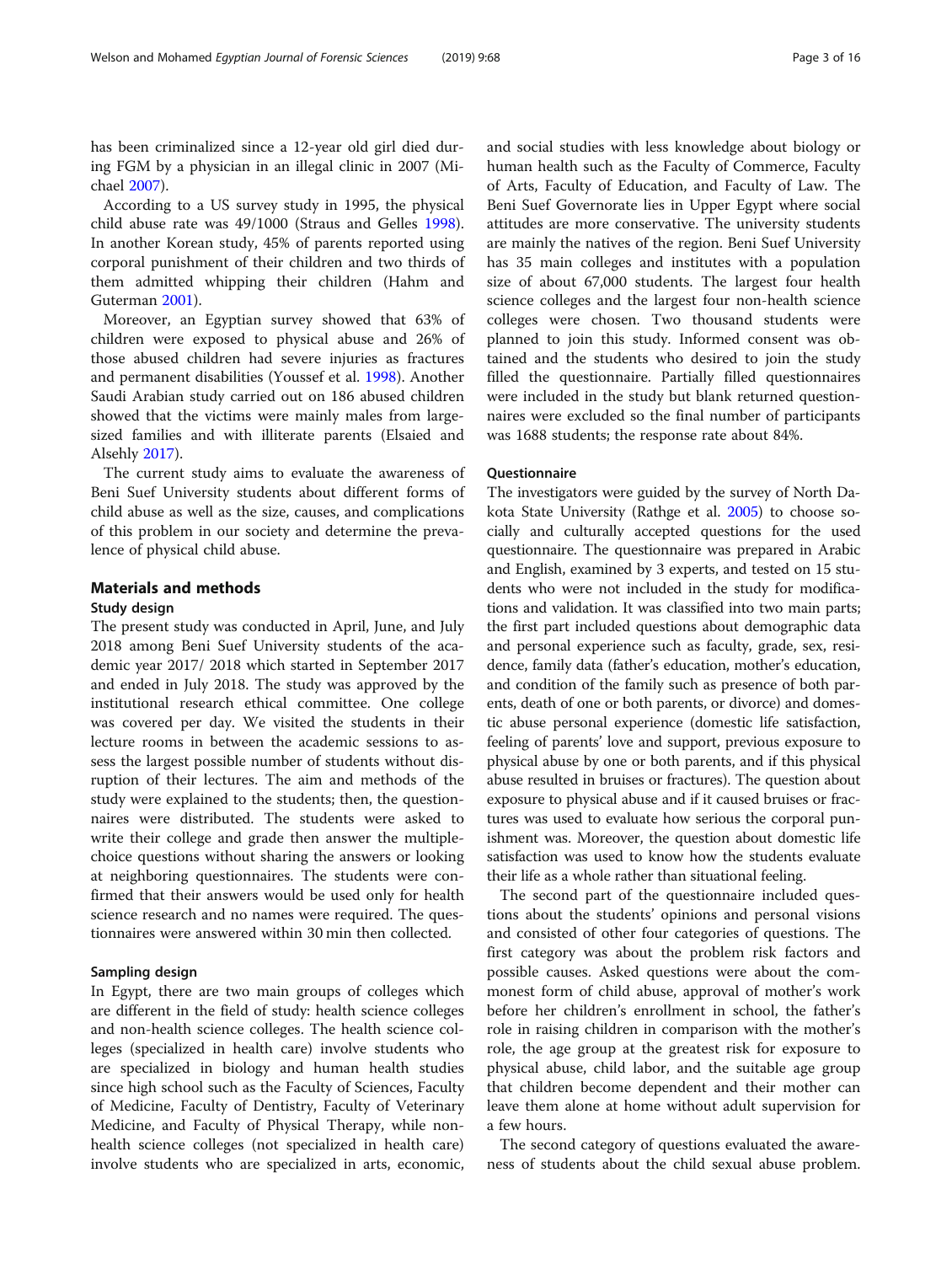Asked questions were about the size of the problem in our society, the age at the greatest risk for sexual abuse, who the abuser can be, and the importance of sexual education for school students. The last question choices were important since primary school stage, important since preparatory or secondary school stage (the children in their early life are not supposed to learn about sexual issues because of social conservatism), not important and only awareness campaigns against sexual harassment are needed, and not important at all.

The third category of questions was about the complications of child abuse in general and what to do if you suspect abuse. The questions included were if corporal punishment can be allowed in raising children, the most dangerous child abuse complication on the long run, what to do if you suspect abuse, and why there is a lack of reporting of this problem. The proposed complications were depression and other psychiatric problems, personality changes as riot or violence, education problems, and drug addiction. The proposed answers for the question of lack of reporting the problem were society's lack of information about how to report, lack of awareness about the problem's severity, lack of physical evidence to prove the assault, and no desire to interfere in others' affairs.

The last category of questions was for female genital mutilation (FGM) which is popular in our society and also known as female circumcision. The questions included were approval of FGM, its origin, aim, and effect on women's health, approval of legal punishment by the court for FGM performers, and its long-run effect on family life and pregnancy. The proposed causes of FGM origin in Egypt included religious commitment and social custom. The proposed answers for why FGM supporters perform it (FGM aims) included ethical reasons (for fear of misconduct), personal hygiene or cleanliness, and early puberty or maturation of the girl (Additional file [1](#page-14-0)).

Choosing more than one answer or no answer and writing another answer that was not included in the defined choices were considered to be missing data.

# Results

This study included a total number of 1688 students from health science and non-health science colleges. Included health science colleges were the Faculty of Medicine, Faculty of Sciences, Faculty of Veterinary Medicine, and Faculty of Physiotherapy and the included nonhealth science colleges were the Faculty of Commerce, Faculty of Arts, Faculty of Education, and Faculty of Law. The students from non-health science colleges represented 56.2% of the study population, while those from health science colleges represented 43.8%. The study included 60.3% females and 37.7% males. Missing data were 2%.

Distribution of included students according to faculty, academic year, sex, and residence were summarized in (Table 1).

# Family data

The level of father's education for the students of health science colleges was university education in 66.22%, secondary school (high school) education in 22.7%, and elementary education (primary and preparatory schools) in 6.22%. There was a percentage of 4.86% representing missing data or not included choices in the questionnaire, mainly as an uneducated parent. Regarding nonhealth science college students, the percentages were 44.09% for secondary school education, 25.53% for university education, 22.57% for elementary education, and 7.81% for missing or other not appointed choices as uneducated parents. The difference between both groups in the father's level of education was statistically significant. The level of mother's education for health science college students was university education in 59.46%, secondary school education in 22.34%, elementary school education in 12.7%, and missing data or other not included choices in 5.41%. For non-health science college students, the percentages were 37.34% for secondary school education, 33.97% for elementary school education, 16.03% for university education, and 12.66%

|          | Table 1 Demographic characteristics of the study included |  |  |
|----------|-----------------------------------------------------------|--|--|
| students |                                                           |  |  |

|                             | No.  | Percent        |
|-----------------------------|------|----------------|
| Faculty                     |      |                |
| Health science colleges     | 740  | 43.8           |
| Non-health science colleges | 948  | 56.2           |
| Academic year               |      |                |
| First year                  | 562  | 33.29          |
| Second year                 | 350  | 20.73          |
| Third year                  | 452  | 26.78          |
| Fourth year                 | 228  | 13.51          |
| Fifth year*                 | 42   | 2.49           |
| Sixth year**                | 14   | 0.83           |
| Missing data                | 40   | 2.37           |
| Sex                         |      |                |
| Male                        | 636  | 37.7           |
| Female                      | 1018 | 60.3           |
| Missing data                | 34   | $\overline{2}$ |
| Residence                   |      |                |
| Village                     | 878  | 52             |
| City                        | 718  | 42.5           |
| Missing data                | 92   | 5.5            |

\*Fifth year is present only in health science colleges

\*\*Sixth year is present only in the Faculty of Medicine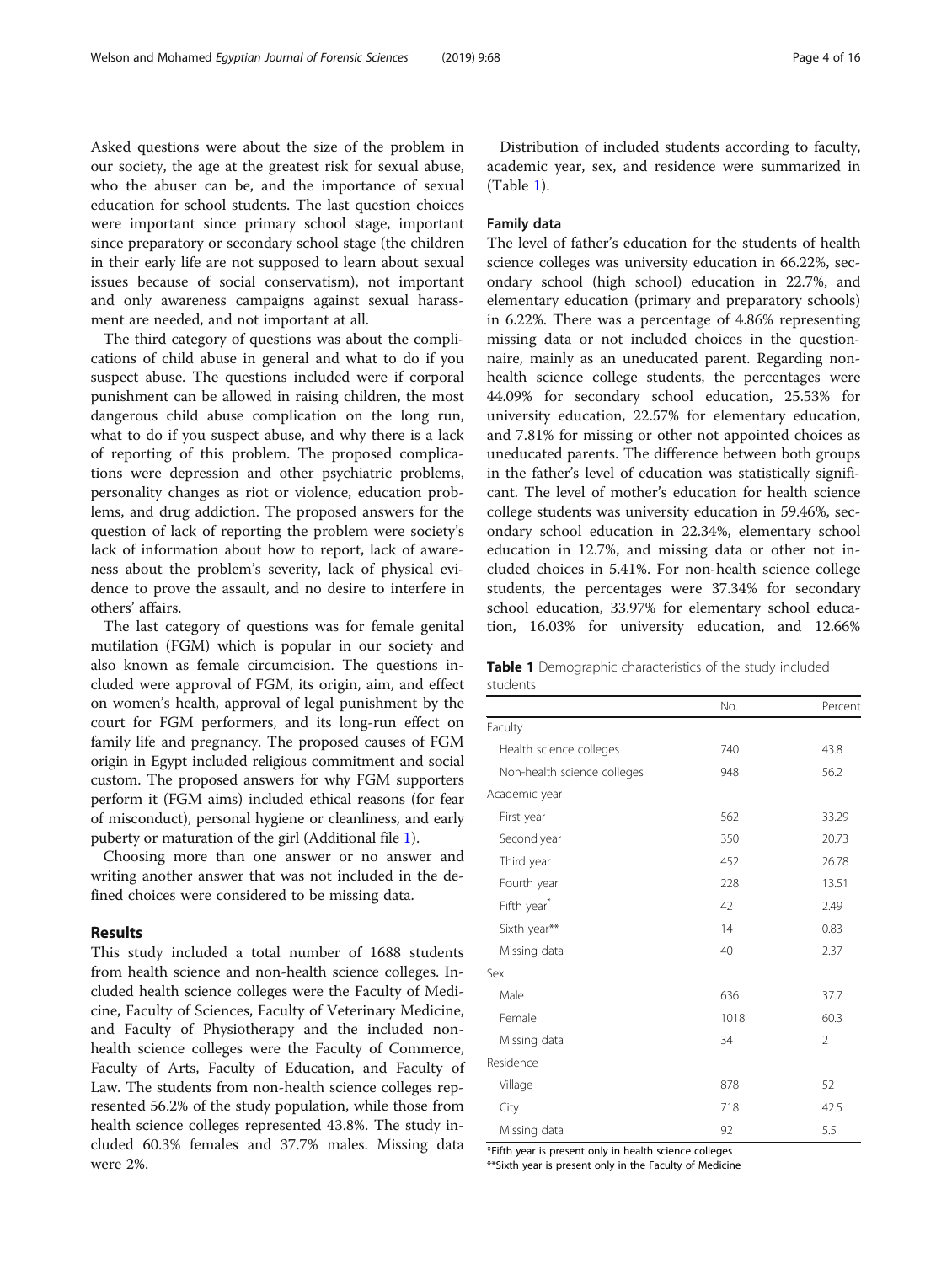missing or other answers including uneducated parents and this difference was also statistically significant. The difference in family conditions between the two groups of students was not statistically significant (Table [2](#page-5-0)).

# Personal experience

The students of health science colleges were more life satisfied and felt more loved than those of non-health science colleges. Two thirds of the students previously experienced physical child abuse; 12.5% of them had serious abuse that resulted in bruises, fractures, or wounds. No significant difference between the two groups was revealed regarding personal experience of physical child abuse (Table [2\)](#page-5-0).

After the exclusion of missing data, exposure to physical child abuse was defined as frequent (always and often possibilities) and infrequent (rare and never possibilities). Exposure to child abuse was significantly associated with both sexes and the academic year where males and first academic year students were more exposed to physical child abuse. But it was not related to faculty, residence, parents' education level, or family condition (Table [3\)](#page-6-0).

The beliefs and opinions of students regarding child abuse were collected in the other four categories  $(Table 4)$  $(Table 4)$ .

# Risk factors and possible causes

The commonest form of child abuse according to the students' opinions was threating (37.68%), followed by negligence (28.67%), then beating (25.83%), and finally sexual abuse (6.52%) with missing data of 1.3%. Generally and even with enough family income, most of the students approved the idea of mothers having jobs outside home before their children reach the age of school enrollment, while 27.61% disapproved this idea.

Regarding the father's role in rearing children, about half of the students perceived that it is equal to the mother's role, 26.78% said that it is less important, 21.33% said that it is more important than the mother's role, 2.25% said that fathers have no role at all, and there were 0.47% missing data. The age at the greatest risk for abuse was proposed to be the age of primary school (from 6 to 11 years) by most of the students (66.47%) and the least exposed age was proposed to be the age of joining college (˃ 17 years) by 0.47% of the students.

The most suitable age in which children become independent and their mothers can leave them unattended alone at home for a few hours was proposed to be 7–9 years by 29.29% of the students, while a close percentage of students (29.17%) suggested that age to be 10–12 years. Child labor was completely disapproved by 65.4% of students, while it was approved by a considerable percentage (25%) if it is greatly needed and there was a statistically significant difference between the two groups of students. This may reflect other social problems as poverty or education dropout where the children can be the main source of family sustenance.

The statistically significant differences in opinions between the two groups of colleges was found in the points of early mother's work, father's role in rearing children, child labor, and age of leaving children alone unattended at home for a few hours.

# Child sexual abuse

A statistically significant difference was revealed between both groups of students regarding their view of sexual abuse. Most of the students perceived that it is a widespread issue in the society, 27.84% said that it is a smallsized problem, 3.32% said that it is not a problem in the society at all, and there were 0.47% missing data or the students did not know.

The age at the greatest risk for sexual abuse was proposed to be the primary school age (6–11 years) by 32.23% of students, while the least age was suggested to be < 4 years by 9.48% of students and there was also a statistically significant difference between the two groups regarding this.

Half of the students thought that sexual abusers are mainly strangers, 29.03% suggested that they are friends, and 17.42% suggested that they are family members. Regarding sexual education, 41.71% of the students saw that it is important only in the stage of preparatory or secondary school age, one third of the students thought that it is important from the primary school stage, 24.53% said it is not important and only awareness campaigns or general lectures are enough, and 2.37% chose that sexual education is not important at all. There was a statistically significant difference in opinions between the two groups.

# Child abuse complications and control

Most of the students thought that mild corporal punishment can be allowed in children raising but only in big or repeated mistakes or with failure of other punishment methods (allowed within limits), 21.56% said that it cannot be allowed at all, while 3.67% said that it can be completely allowed.

Regarding the most dangerous complication that can be caused by child abuse, the probabilities were 54.03% for psychological problems (e.g., depression), 33.77% for personality changes (e.g., riot or violence), 5.21% for education problems, and 4.86% for drug addiction. There were 2.13% missing data, do not know, or more than one choice.

Regarding the action taken if the participant suspects abuse, most of the students chose to talk with the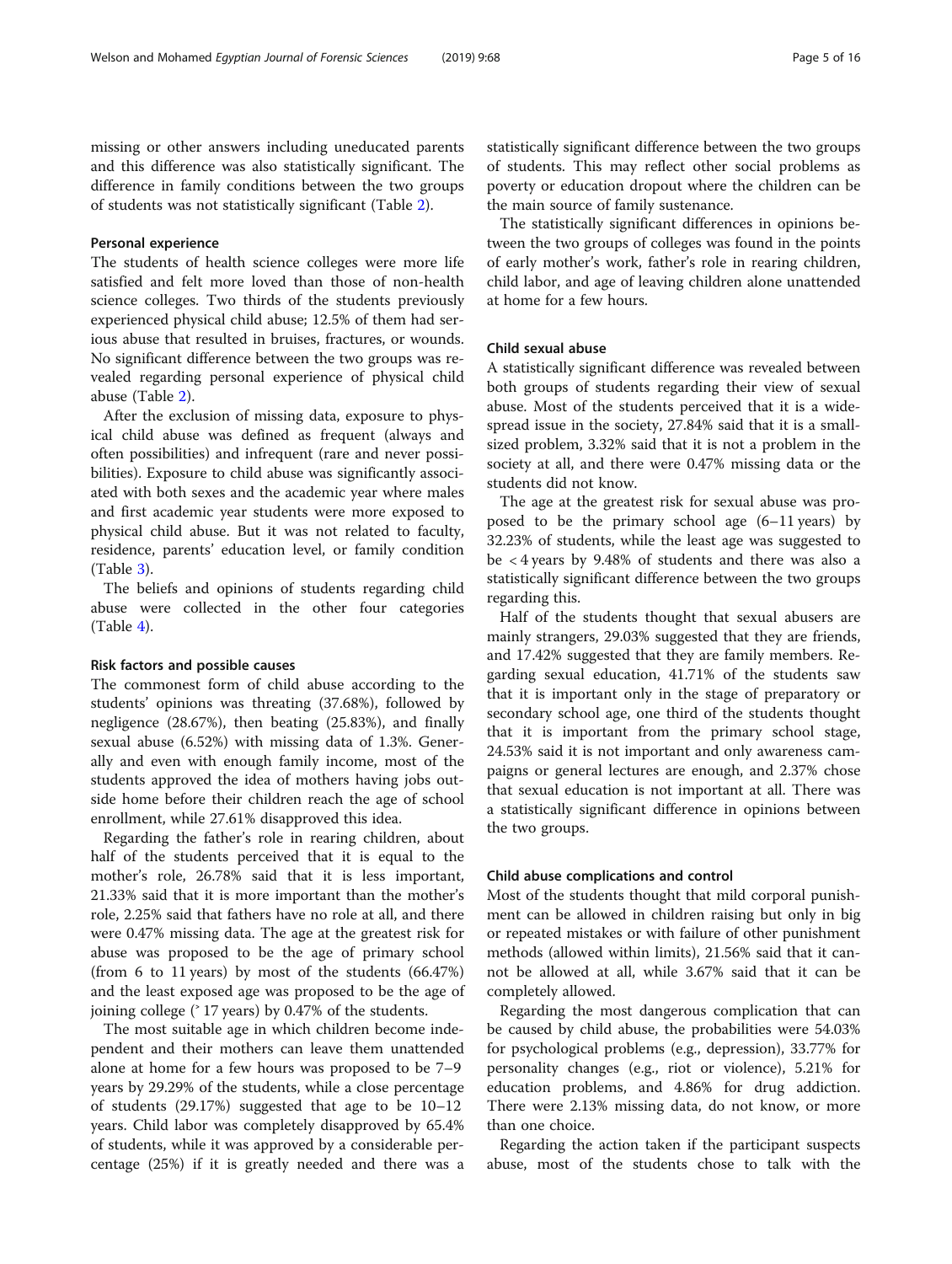|                                 | Health science colleges |       |                | Non-health science colleges |      | Total |  |
|---------------------------------|-------------------------|-------|----------------|-----------------------------|------|-------|--|
|                                 | No.                     | $\%$  | No.            | $\%$                        | No.  | $\%$  |  |
| Family data                     |                         |       |                |                             |      |       |  |
| Father education                |                         |       |                |                             |      |       |  |
| Elementary education            | 46                      | 6.22  | 214            | 22.57                       | 260  | 15.4  |  |
| Secondary school                | 168                     | 22.7  | 418            | 44.09                       | 586  | 34.72 |  |
| University education            | 490                     | 66.22 | 242            | 25.53                       | 732  | 43.36 |  |
| Others or missing data          | 36                      | 4.86  | 74             | 7.81                        | 110  | 6.52  |  |
| $x^2 = 291$                     | P < 0.01                |       |                |                             |      |       |  |
| Mother education                |                         |       |                |                             |      |       |  |
| Elementary education            | 94                      | 12.7  | 322            | 33.97                       | 416  | 24.46 |  |
| Secondary school                | 166                     | 22.34 | 354            | 37.34                       | 520  | 30.81 |  |
| University education            | 440                     | 59.46 | 152            | 16.03                       | 592  | 35.07 |  |
| Others or missing data          | 40                      | 5.41  | 120            | 12.66                       | 160  | 9.48  |  |
| $x^2 = 350$                     | P < 0.01                |       |                |                             |      |       |  |
| Family condition                |                         |       |                |                             |      |       |  |
| Both parents                    | 594                     | 80.27 | 784            | 82.7                        | 1378 | 81.64 |  |
| Death                           | 102                     | 13.78 | 124            | 13.08                       | 226  | 13.39 |  |
| Divorce                         | 28                      | 3.78  | 28             | 2.95                        | 56   | 3.32  |  |
| Missing data                    | 16                      | 2.16  | 12             | 1.27                        | 28   | 1.66  |  |
| $x^2 = 3.33$                    | $P = 0.34$              |       |                |                             |      |       |  |
| Child abuse personal experience |                         |       |                |                             |      |       |  |
| Life satisfaction               |                         |       |                |                             |      |       |  |
| Satisfied                       | 303                     | 81.89 | 644            | 67.93                       | 1250 | 74.05 |  |
| Not satisfied                   | 63                      | 17.03 | 292            | 30.8                        | 418  | 24.76 |  |
| Missing data                    | $\overline{4}$          | 1.08  | 12             | 1.27                        | 20   | 1.18  |  |
| $x^2 = 42.9$                    | P < 0.01                |       |                |                             |      |       |  |
| Feeling loved                   |                         |       |                |                             |      |       |  |
| Enough                          | 574                     | 77.57 | 672            | 70.89                       | 1246 | 73.82 |  |
| Not enough                      | 122                     | 16.49 | 226            | 23.84                       | 348  | 20.62 |  |
| Never been                      | 38                      | 5.14  | 38             | 4.01                        | 76   | 4.5   |  |
| Missing data                    | 6                       | 0.81  | 12             | 1.27                        | 18   | 1.07  |  |
| $x^2 = 15.39$                   | P < 0.01                |       |                |                             |      |       |  |
| Previously abused               |                         |       |                |                             |      |       |  |
| Always                          | 40                      | 5.41  | 42             | 4.43                        | 82   | 4.86  |  |
| Often                           | 178                     | 24.05 | 260            | 27.43                       | 438  | 25.95 |  |
| Rare                            | 314                     | 42.43 | 356            | 37.55                       | 670  | 39.69 |  |
| Never                           | 202                     | 27.3  | 286            | 30.17                       | 488  | 28.91 |  |
| Missing data                    | 6                       | 0.81  | $\overline{4}$ | 0.42                        | 10   | 0.59  |  |
| $x^2 = 7.37$                    | $P = 0.117$             |       |                |                             |      |       |  |
| Serious abuse                   |                         |       |                |                             |      |       |  |
| Yes                             | 94                      | 12.7  | 118            | 12.45                       | 212  | 12.59 |  |
| $\rm No$                        | 638                     | 86.22 | 826            | 87.13                       | 1464 | 86.73 |  |
| Missing data                    | 8                       | 1.08  | $\overline{4}$ | 0.42                        | 12   | 0.71  |  |
| $x^2 = 2.6$                     | $P = 0.27$              |       |                |                             |      |       |  |

# <span id="page-5-0"></span>Table 2 Distribution of included students according to family data and personal experience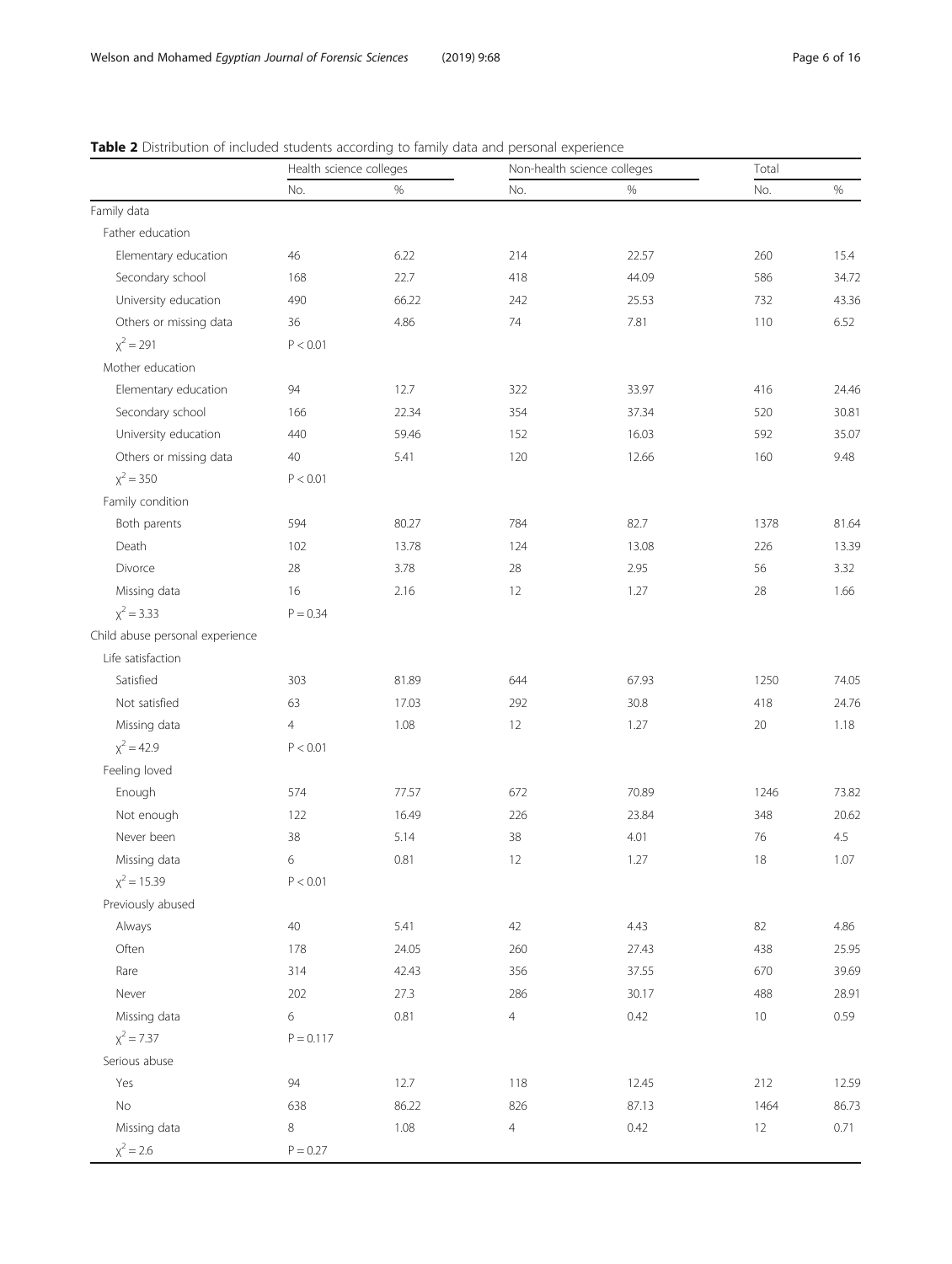|                                    | Frequent exposure* | Infrequent or non-exposure** | Total         | $\mathsf{X}^2$ | P       |
|------------------------------------|--------------------|------------------------------|---------------|----------------|---------|
| Faculty                            |                    |                              |               |                |         |
| Health science                     | 218 (29.7%)        | 516 (70.3%)                  | 734 (43.74%)  | $\mathbf{1}$   | 0.3     |
| Non-health science                 | 302 (32%)          | 642 (68%)                    | 944 (56.26%)  |                |         |
| Year                               |                    |                              |               |                |         |
| $\mathbf{1}$                       | 206 (37.18%)       | 348 (62.82%)                 | 554 (33%)     | 25             | < 0.001 |
| 2                                  | 118 (34%)          | 230 (66%)                    | 348 (21.2%)   |                |         |
| 3                                  | 106 (23.45%)       | 346 (76.55%)                 | 452 (27%)     |                |         |
| 4                                  | 64 (28%)           | 164 (71.93%)                 | 228 (13%)     |                |         |
| 5                                  | 10 (23.8%)         | 32 (76.2%)                   | 42 (2.5%)     |                |         |
| 6                                  | 4 (28.57%)         | 10 (71.43%)                  | 14 (0.8%)     |                |         |
| Missing data                       | 12 (30%)           | 28 (70%)                     | 40 (2.4%)     |                |         |
| Sex                                |                    |                              |               |                |         |
| Male                               | 242 (38.29%)       | 390 (61.71%)                 | 632 (37.66%)  | 32             | < 0.001 |
| Female                             | 262 (25.89%)       | 750 (74.11%)                 | 1012 (60.31%) |                |         |
| Missing data                       | 16 (47.06%)        | 18 (52.94%)                  | 34 (2.3%)     |                |         |
| Family condition                   |                    |                              |               |                |         |
| Both                               | 434 (31.5%)        | 942 (68.5%)                  | 1376 (82%)    | $\overline{2}$ | 0.5     |
| Death                              | 64 (%)             | 162 (%)                      | 226 (13.5%)   |                |         |
| Divorce                            | 18 (%)             | 38 (%)                       | 56 (%3.3)     |                |         |
| Missing data                       | 4(%)               | 16 (%)                       | 20 (1.2%)     |                |         |
| Father education                   |                    |                              |               |                |         |
| Precollege education               | 247 (52.69%)       | 572 (49.40%)                 | 846 (50.42%)  | 1.59           | 0.452   |
| College education                  | 216 (41.54%)       | 512 (44.21%)                 | 728 (43.38%)  |                |         |
| Missed data (including illiterate) | 30 (5.77%)         | 74 (6.39%)                   | 104 (6.20%)   |                |         |
| Mother education                   |                    |                              |               |                |         |
| Precollege education               | 284 (54.62%)       | 652 (56.30%)                 | 936 (55.78%)  | 3.53           | 0.181   |
| College education                  | 178 (34.23%)       | 410 (35.41%)                 | 588 (35.04%)  |                |         |
| Missed data (including illiterate) | 58 (11.15%)        | 96 (8.29%)                   | 154 (9.18%)   |                |         |
| Residence                          |                    |                              |               |                |         |
| City                               | 228 (31.9%)        | 486 (68.1%)                  | 714 (42.5%)   | 1.8            | 0.4     |
| Village                            | 260 (25.89%)       | 614 (74.11%)                 | 874 (52.1%)   |                |         |
| Missed data                        | 32 (%)             | 58 (%)                       | 90 (5.4%)     |                |         |

<span id="page-6-0"></span>Table 3 Relation between exposure to physical child abuse and other studied data

\*Frequent exposure = always and often possibilities

\*\*Infrequent exposure = rare and never possibilities

parents, 8.65% chose to do nothing, and 7.7% chose to call the police.

Causes for lack of reporting abuse were proposed to be as follows: 42.18% of the students thought that the reason is lack of awareness, 31.64% saw that it is not appropriate to interfere in others' personal affairs, 17.65% chose lack of information about how to report abuse and about the concerned authority, and 6.16% chose lack of physical evidence to prove the abuse. There were 2.37% missing data. A significant difference in opinions between the two groups was found in all the four points; approval of corporal punishment, the most dangerous complication caused by child abuse, what to do if you suspect abuse, and the reason for lack of reporting abuse.

# FGM

In the health science colleges group, 57.57% of the students disapproved FGM, 30.54% chose do not know, and 11.89% approved it. The opinions in non-health science colleges showed a slight difference in which 51.27% disapproved FGM, 31.01% do not know, and 17.3% approved it. There were 0.42% missing data. The difference between the two groups regarding this point was statistically significant.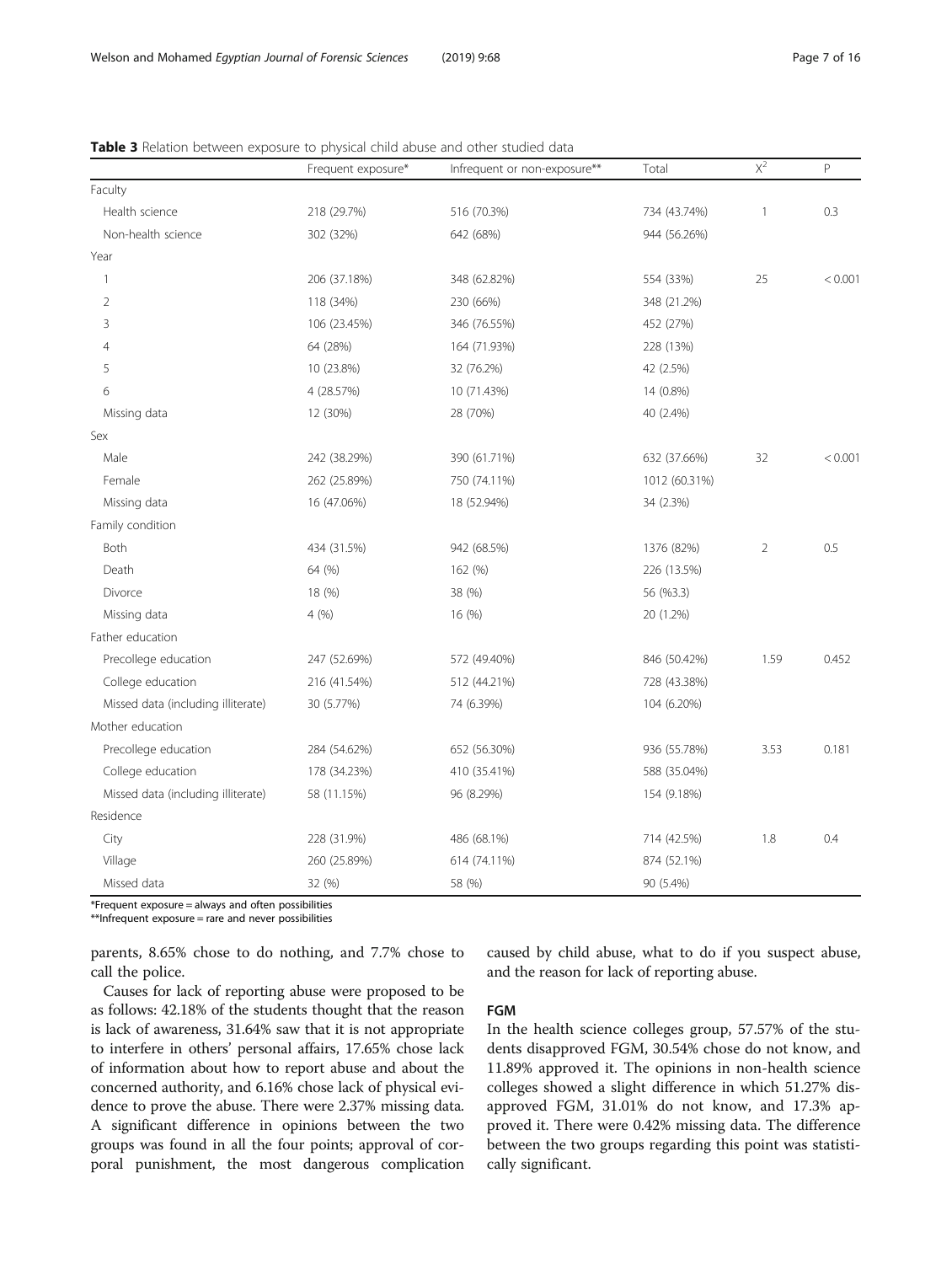# Health science colleges Non-health science colleges Total No. % No. % No. % Possible causes and risk factors Commonest form Negligence 188 25.41 296 31.22 484 28.67 Beating 190 25.68 246 25.95 436 25.83 Threat 300 300 40.54 336 35.44 636 37.68 Sexual abuse 52 52 7.03 58 6.12 58 6.12 58 6.12 58 6.52 Missing data 10 1.35 12 1.27 22 1.3  $x^2 = 8.33$  $P = 0.08$ Early mother work Approve 564 76.22 640 67.51 1204 71.33 Disapprove 170 22.97 296 31.22 466 27.61 Missing data 6 0.81 12 1.27 18 1.07  $\chi^2 = 15.47$  P < 0.01 Father role More 122 16.49 238 25.11 360 21.33 Equal 438 59.19 392 41.35 830 49.17 Less 168 22.7 284 29.96 452 26.78 No role 10 1.35 2.95 2.25 38 2.25 Missing data 2 0.27 6 0.63 8 0.47  $\chi^2 = 55.43$  P < 0.01 Age at high risk < 4 years 84 11.35 114 12.03 198 11.73 Primary school 484 65.41 638 67.30 1122 66.47 Prep school 142 19.19 146 15.40 288 17.06 Secondary school 16 16 2.16 34 3.59 50 2.96 University ( $\text{°}$  17 years) 2 0.27 6 0.63 8 0.47 Missing data 12 12 1.62 10 1.05 22 1.3  $\chi^2 = 8.90$  P = 0.11 Child labor Approve 28 28 3.78 72 7.59 100 5.92 If greatly necessitated 150 20.27 272 28.69 422 25 Totally disapprove 65.4 570 570 60.13 1104 65.4 Missing data 28 3.78 34 3.59 62 3.67  $\chi^2 = 31.23$  P < 0.01 Leaving kids unattended at home Possible if < 6 years 40 40 5.43 66 6.99 106 6.31 7–9 years 204 27.72 288 30.51 492 29.29 10–12 years 232 31.52 258 27.33 490 29.17 13–15 years 122 16.58 122 16.58 122 12.92 244 14.52 16–18 years 138 18.75 210 22.25 348 20.71 Missing data 4 0.54 4 0.42 8 0.47

# <span id="page-7-0"></span>Table 4 Students' opinions and attitudes

 $\chi^2 = 11.42$  P < 0.05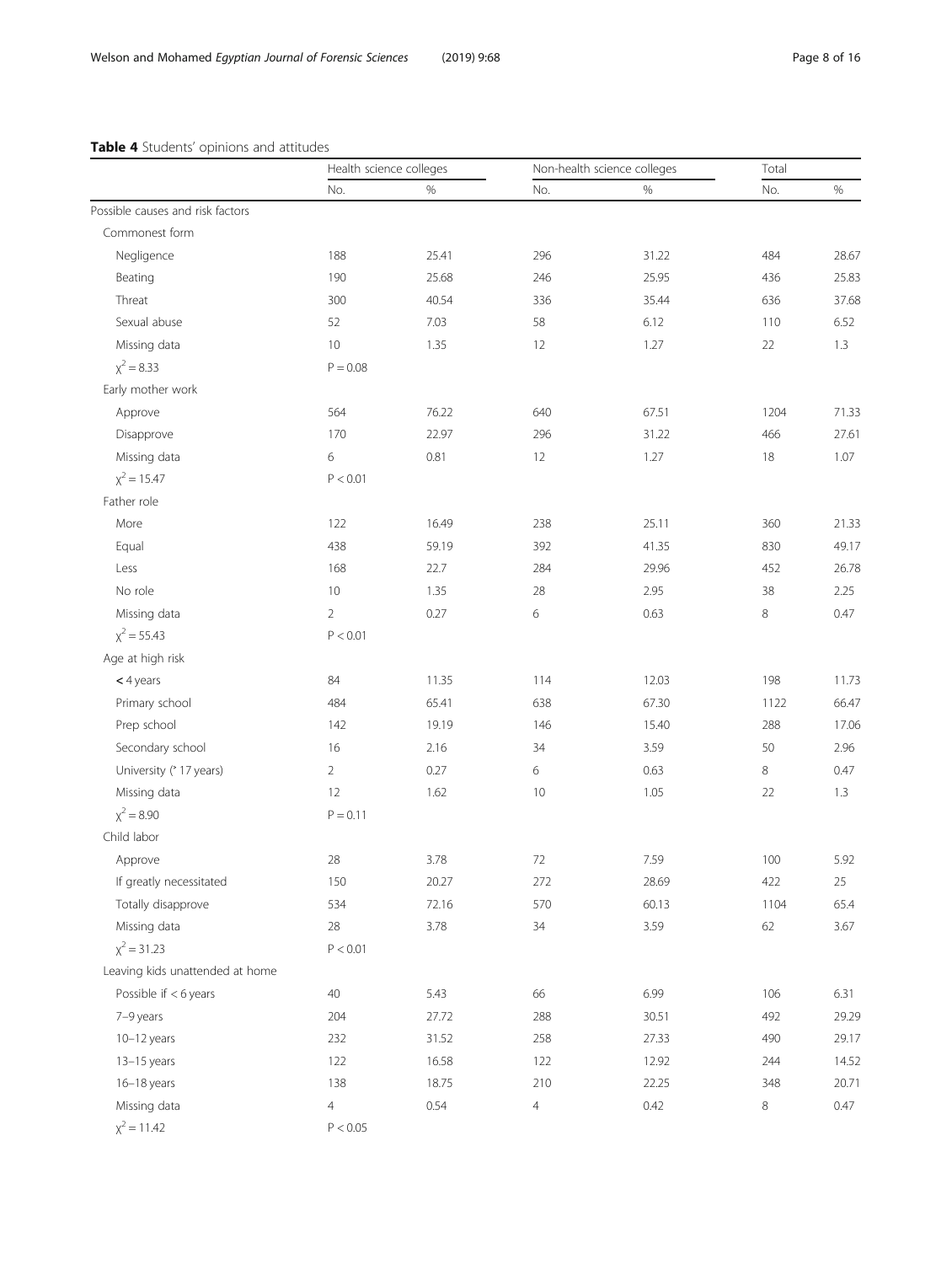# Table 4 Students' opinions and attitudes (Continued)

|                                                             | Health science colleges |       | Non-health science colleges |       | Total |       |
|-------------------------------------------------------------|-------------------------|-------|-----------------------------|-------|-------|-------|
|                                                             | No.                     | $\%$  | No.                         | $\%$  | No.   | $\%$  |
| Student's awareness about the problem of child sexual abuse |                         |       |                             |       |       |       |
| Problem size                                                |                         |       |                             |       |       |       |
| Not a problem                                               | 32                      | 4.32  | 24                          | 2.53  | 56    | 3.32  |
| Small problem                                               | 320                     | 43.24 | 150                         | 15.82 | 470   | 27.84 |
| Large problem                                               | 382                     | 51.62 | 772                         | 81.43 | 1154  | 68.36 |
| Missing data                                                | 6                       | 0.81  | $\overline{2}$              | 0.21  | 8     | 0.47  |
| $x^2 = 173$                                                 | P < 0.01                |       |                             |       |       |       |
| Age at the greatest risk                                    |                         |       |                             |       |       |       |
| < 4 years                                                   | 80                      | 10.81 | 80                          | 8.44  | 160   | 9.48  |
| Primary school                                              | 280                     | 37.84 | 264                         | 27.85 | 544   | 32.23 |
| Prep school                                                 | 158                     | 21.35 | 160                         | 16.88 | 318   | 18.84 |
| Secondary school                                            | 138                     | 18.65 | 238                         | 25.11 | 376   | 22.27 |
| University                                                  | 66                      | 8.92  | 168                         | 17.72 | 234   | 13.86 |
| Missing data                                                | 18                      | 2.43  | 38                          | 4.01  | 56    | 3.32  |
| $x^2 = 53.87$                                               | P < 0.01                |       |                             |       |       |       |
| Sexual abusers                                              |                         |       |                             |       |       |       |
| Family                                                      | 118                     | 15.95 | 176                         | 18.57 | 294   | 17.42 |
| Friends                                                     | 214                     | 28.92 | 276                         | 29.11 | 490   | 29.03 |
| Strangers                                                   | 382                     | 51.62 | 464                         | 48.95 | 846   | 50.12 |
| Missing data                                                | 26                      | 3.51  | 32                          | 3.38  | 58    | 3.44  |
| $x^2 = 2.26$                                                | $P = 0.52$              |       |                             |       |       |       |
| Sexual education                                            |                         |       |                             |       |       |       |
| Primary stage                                               | 176                     | 23.78 | 338                         | 35.62 | 514   | 30.45 |
| Prep or secondary                                           | 380                     | 51.35 | 324                         | 34.18 | 704   | 41.71 |
| Only campaigns                                              | 166                     | 22.43 | 248                         | 26.16 | 414   | 24.53 |
| Not important at all                                        | 12                      | 1.62  | 28                          | 2.95  | 40    | 2.37  |
| Missing data                                                | 6                       | 0.81  | 10                          | 1.05  | 16    | 0.95  |
| $x^2 = 54.35$                                               | P < 0.01                |       |                             |       |       |       |
| Students awareness about abuse complications and control    |                         |       |                             |       |       |       |
| Corporal punishment                                         |                         |       |                             |       |       |       |
| Completely allowed                                          | 36                      | 4.86  | 26                          | 2.74  | 62    | 3.67  |
| Allowed within limits                                       | 558                     | 75.41 | 700                         | 73.84 | 1258  | 74.53 |
| Not allowed at all                                          | 144                     | 19.46 | 220                         | 23.21 | 364   | 21.56 |
| Missing data                                                | $\overline{2}$          | 0.27  | $\overline{2}$              | 0.21  | 4     | 0.24  |
| $x^2 = 8$                                                   | P < 0.05                |       |                             |       |       |       |
| The most dangerous complication                             |                         |       |                             |       |       |       |
| Psychological problems                                      | 402                     | 54.32 | 510                         | 53.80 | 912   | 54.03 |
| Personality changes                                         | 248                     | 33.51 | 322                         | 33.97 | 570   | 33.77 |
| Study stumbling                                             | 42                      | 5.68  | 46                          | 4.85  | 88    | 5.21  |
| Drugs addiction                                             | 26                      | 3.51  | 56                          | 5.91  | 82    | 4.86  |
| Missing data                                                | 22                      | 2.97  | 14                          | 1.48  | 36    | 2.13  |
| $x^2 = 9.85$                                                | P < 0.05                |       |                             |       |       |       |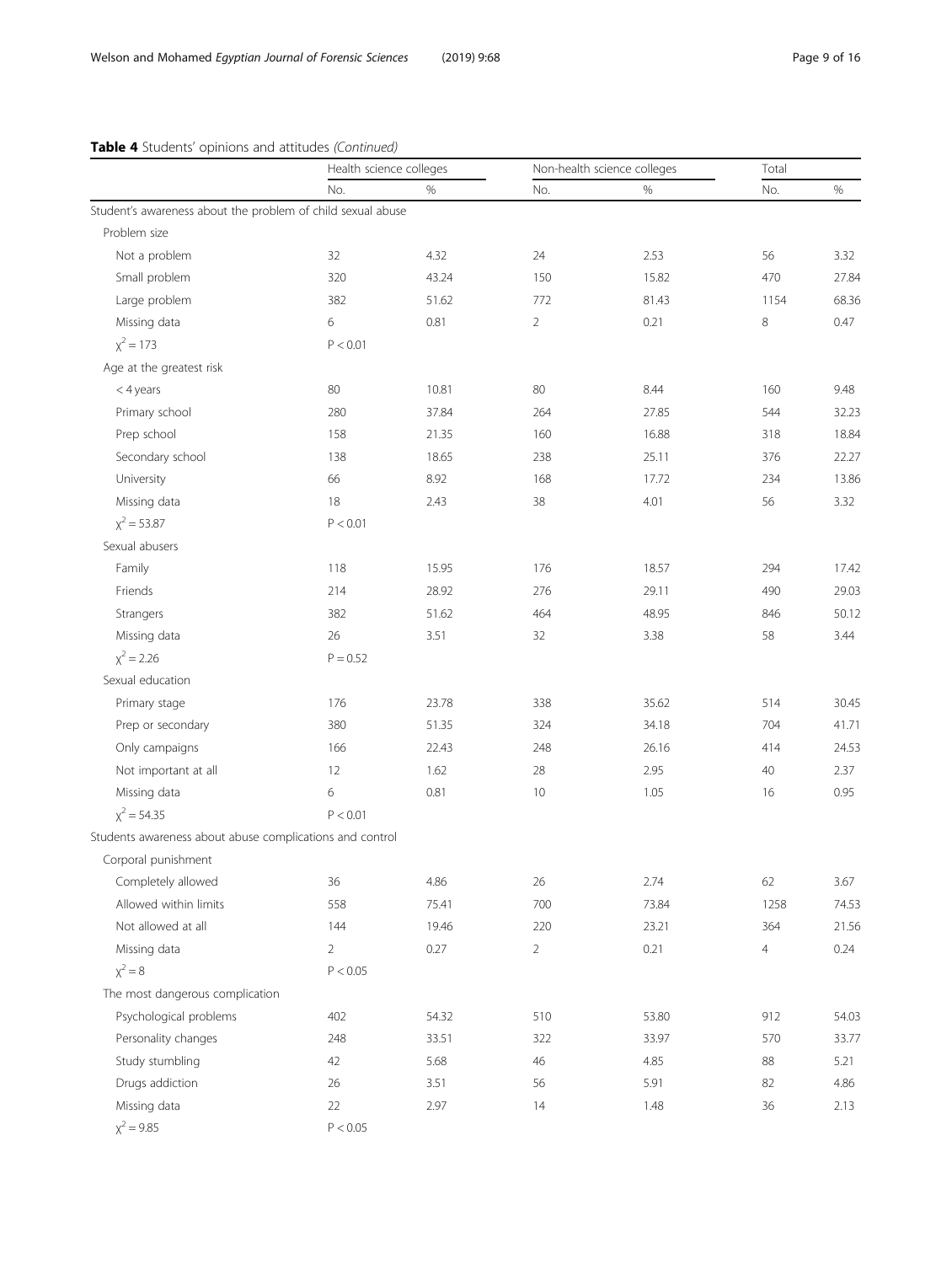|                                   | Health science colleges |             |                | Non-health science colleges |                | Total |  |
|-----------------------------------|-------------------------|-------------|----------------|-----------------------------|----------------|-------|--|
|                                   | No.                     | %           | No.            | $\%$                        | No.            | $\%$  |  |
| If you suspect abuse              |                         |             |                |                             |                |       |  |
| Police calling                    | 66                      | 8.92        | 64             | 6.75                        | 130            | 7.7   |  |
| Talk with parents                 | 584                     | 78.92       | 822            | 86.71                       | 1406           | 83.29 |  |
| Do nothing                        | 84                      | 11.35       | 62             | 6.54                        | 146            | 8.65  |  |
| Missing data                      | 6                       | 0.81        | 0              | $\mathbf 0$                 | 6              | 0.35  |  |
| $x^2 = 24.37$                     | P < 0.01                |             |                |                             |                |       |  |
| Reporting lack                    |                         |             |                |                             |                |       |  |
| Lack of information               | 122                     | 16.49       | 176            | 18.57                       | 298            | 17.65 |  |
| Lack of awareness                 | 264                     | 35.68       | 448            | 47.26                       | 712            | 42.18 |  |
| Lack of physical evidence         | 50                      | 6.76        | 54             | 5.70                        | 104            | 6.16  |  |
| Noninterference in others affairs | 284                     | 38.38       | 250            | 26.37                       | 534            | 31.64 |  |
| Missing data                      | 20                      | 2.70        | 20             | 2.11                        | $40\,$         | 2.37  |  |
| $x^2 = 34.55$                     | P < 0.01                |             |                |                             |                |       |  |
| Students' opinions about FGM      |                         |             |                |                             |                |       |  |
| Approval of FGM                   |                         |             |                |                             |                |       |  |
| Approve                           | 88                      | 11.89       | 164            | 17.30                       | 252            | 14.93 |  |
| Disapprove                        | 426                     | 57.57       | 486            | 51.27                       | 912            | 54.03 |  |
| Do not know                       | 226                     | 30.54       | 294            | 31.01                       | 520            | 30.81 |  |
| Missing data                      | 0                       | $\mathbf 0$ | $\overline{4}$ | 0.42                        | $\overline{4}$ | 0.24  |  |
| $x^2 = 14.35$                     | P < 0.01                |             |                |                             |                |       |  |
| Origin                            |                         |             |                |                             |                |       |  |
| Religious cause                   | 144                     | 19.46       | 178            | 18.78                       | 322            | 19.08 |  |
| Social custom                     | 578                     | 78.11       | 760            | 80.17                       | 1338           | 79.27 |  |
| Do not know                       | 18                      | 2.43        | 10             | 1.05                        | 28             | 1.66  |  |
| $\chi^2$ = 5.08 P = 0.08          |                         |             |                |                             |                |       |  |
| Aim                               |                         |             |                |                             |                |       |  |
| Ethical                           | 478                     | 64.59       | 456            | 48.10                       | 934            | 55.33 |  |
| Hygiene                           | 158                     | 21.35       | 322            | 33.97                       | 480            | 28.44 |  |
| Early puberty                     | 56                      | 7.57        | 134            | 14.14                       | 190            | 11.26 |  |
| Do not know                       | 48                      | 6.49        | 36             | 3.80                        | 84             | 4.98  |  |
| $x^2$ = 65.65                     | P < 0.01                |             |                |                             |                |       |  |
| FGM risks                         |                         |             |                |                             |                |       |  |
| Highly dangerous                  | 220                     | 29.73       | 388            | 40.93                       | 608            | 36.02 |  |
| Moderately dangerous              | 292                     | 39.46       | 276            | 29.11                       | 586            | 33.65 |  |
| Low dangerous                     | 124                     | 16.76       | 132            | 13.92                       | 256            | 15.16 |  |
| Non dangerous                     | 52                      | 7.03        | 128            | 13.50                       | 180            | 10.66 |  |
| Do not know                       | 52                      | 7.03        | 24             | 2.53                        | 76             | 4.5   |  |
| $x^2 = 64.88$                     | P < 0.01                |             |                |                             |                |       |  |
| Legal punishment                  |                         |             |                |                             |                |       |  |
| Approve                           | 402                     | 54.32       | 512            | 54.01                       | 914            | 54.15 |  |
| Disapprove                        | 312                     | 42.16       | 428            | 45.15                       | 740            | 43.84 |  |
| Do not know                       | 26                      | 3.51        | 8              | 0.84                        | 34             | 2.01  |  |
| $x^2 = 15.56$                     | P < 0.01                |             |                |                             |                |       |  |

# Table 4 Students' opinions and attitudes (Continued)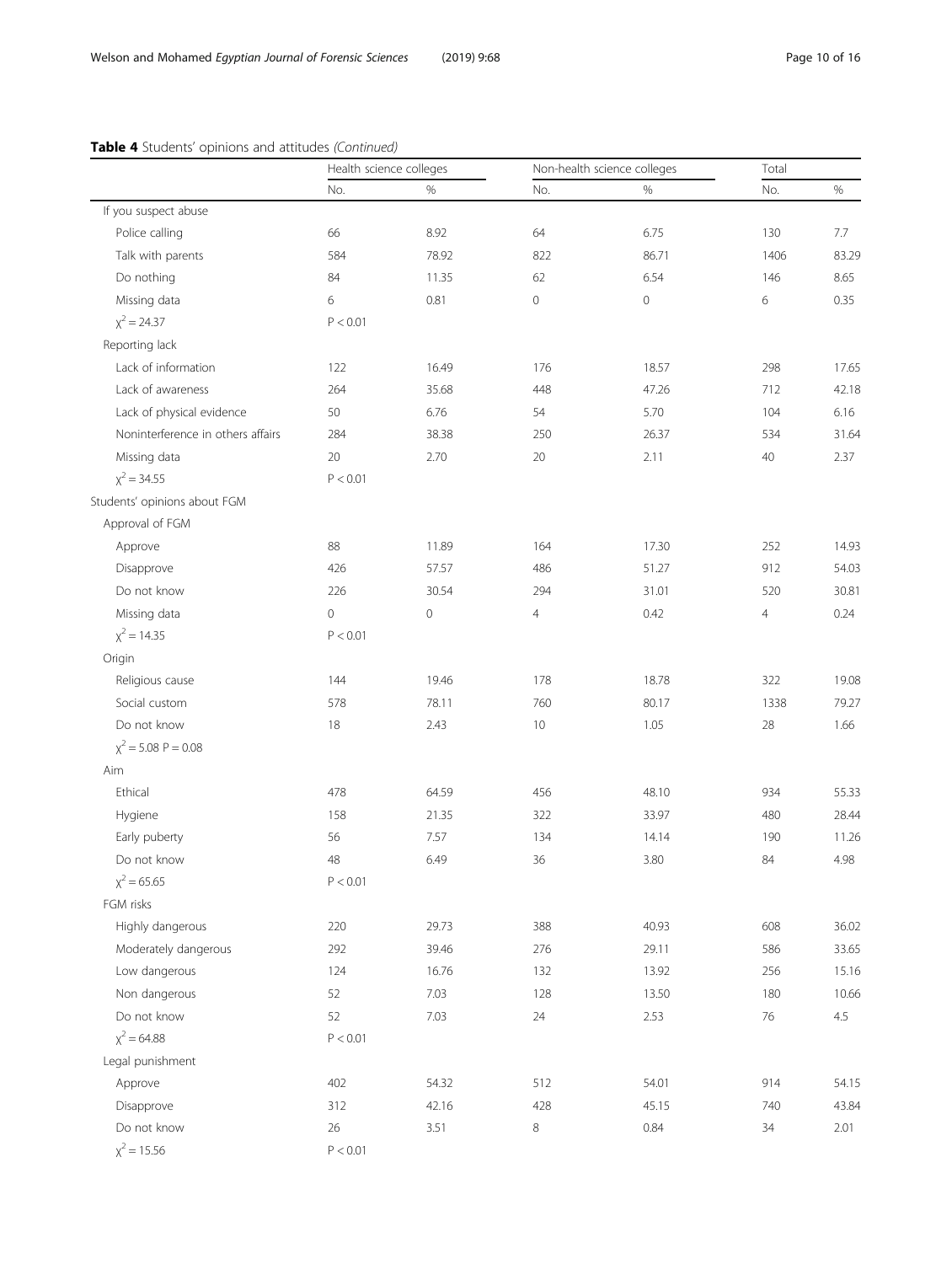|                     | Health science colleges |       | Non-health science colleges |       | Total |       |
|---------------------|-------------------------|-------|-----------------------------|-------|-------|-------|
|                     | No.                     | %     | No.                         | %     | No.   | $\%$  |
| Pregnancy affection |                         |       |                             |       |       |       |
| Yes                 | 190                     | 25.68 | 254                         | 26.79 | 444   | 26.3  |
| No                  | 180                     | 24.32 | 270                         | 28.48 | 450   | 26.66 |
| Maybe               | 350                     | 47.30 | 418                         | 44.09 | 768   | 45.5  |
| Missing data        | 20                      | 2.7   | 6                           | 0.63  | 26    | 1.54  |
| $x^2 = 15.39$       | P < 0.05                |       |                             |       |       |       |

Table 4 Students' opinions and attitudes (Continued)

Regarding the origin of FGM and why it is commonly practiced, most of the students thought it is a social custom and only 19% said that it has religious causes. More than half of the students perceived that FGM is carried out for ethical causes (traditional for fear of misconduct), 28% said that it is done for self-hygiene and cleanliness, 11% thought that it is done for early puberty which is a common but incorrect perception in the society, and about 5% had no idea. Most of the students saw that FGM is dangerous to women's life, but only one quarter of them thought that FGM can negatively affect female fertility. More than half of the students approved the legal punishment of FGM performers by the court. The difference in believes and opinions between the two groups was also significant regarding FGM's aim, risks, effect on pregnancy, and legal punishment (Table [4\)](#page-7-0).

Moreover, Chi square analysis showed that FGM approval was related to non-health science colleges, male sex, rural residence, and low parents' level of education. Approval was not related to the academic year or exposure to abuse (Table [5](#page-11-0)).

Simple logistic regression analysis revealed the following predictive factors for FGM approval: non-health science colleges (OR = 1.56, 95% CI = 1.05–2.31), male sex  $(OR = 2.08, 95\% \text{ CI} = 1.41 - 3.06)$ , rural residence $(OR = 1.41 - 3.06)$ 3.2, 95% CI = 2.03–5.04), fathers' elementary level of education (OR = 2.2,  $95\%$  CI = 1.31–3.68), and mothers' elementary  $(OR = 3.22, 95\% \text{ CI} = 1.89 - 5.47)$  and high levels of education  $(OR = 2.07, 95\% \text{ CI} = 1.21 - 3.54)$ (Table [6\)](#page-12-0).

Further analysis using multiple (Table [6](#page-12-0)) and multiple stepwise (Table [7](#page-12-0)) logistic regression indicated that the strongest predictive factors for FGM approval are rural residence (AOR =  $4.07$ ,  $95\%$  CI =  $2.4-6.9$ ) and combined the male sex  $(AOR = 2.14, 95\% CI = 1.36 - 3.37)$  and rural residence (AOR = 4.49, 95% CI = 2.63–7.67).

# **Discussion**

In the past, children were considered to be the possession of their parents who were able to treat them as they wanted. There are incidents of various types of child abuse and infanticide in early history where children could be killed sold into slavery or abandoned. Today, violence against children is fairly common in different countries (Ten Bensel et al. [1997](#page-15-0)). Yet, there is debate over the exact features of maltreatment due to many different definitions of child abuse. But in fact, individual mores and cultural variations form how each person realize child abuse. Because of social refusal, maltreatment acts are concealed from public judgment and the actual prevalence of child abuse stays mainly unknown. Traditional attitudes which are ordinary for one culture can seem abusive to others unfamiliar with these cultural behaviors, such as African traditions involving marriages, gender inequity, and education may seem hurtful to Westerners. Also, isolation of the children to sleep in a separate darkroom is considered a harsh behavior by non-Western cultures.

Our study showed that health science college students were more life satisfied and felt loved more than nonhealth science college students despite near percentages of both groups in experiencing child abuse and exposure to injuries. Health science colleges are more desired by society and accept the students with higher grades so this success can be the cause of more life satisfaction in this group of students. Males and first academic year students were more exposed to physical child abuse. But physical abuse was not related to faculty, residence, parents' education level, or family condition indicating that physical punishment is commonly practiced and socially accepted. Aberle et al. ([2007](#page-14-0)) in their study on first and fourth grade high school students in Slavonski Brod, Croatia, stated that the fourth grade students were unsatisfied and felt unloved more than those of first grade, about 80% of the students were abused and physical abuse was more significantly common in first grade students also. A US study performed on 1000 adults of both men and women showed that about one third of the females were exposed to child abuse and a higher percentage of about 40% was in males. Physical abuse was reported by 19% and sexual abuse by 5% (Scher et al. [2004](#page-14-0)). Another study in Thailand performed on elementary school pupils showed that 95% of sixth-grade pupils experienced emotional abuse and 77% experienced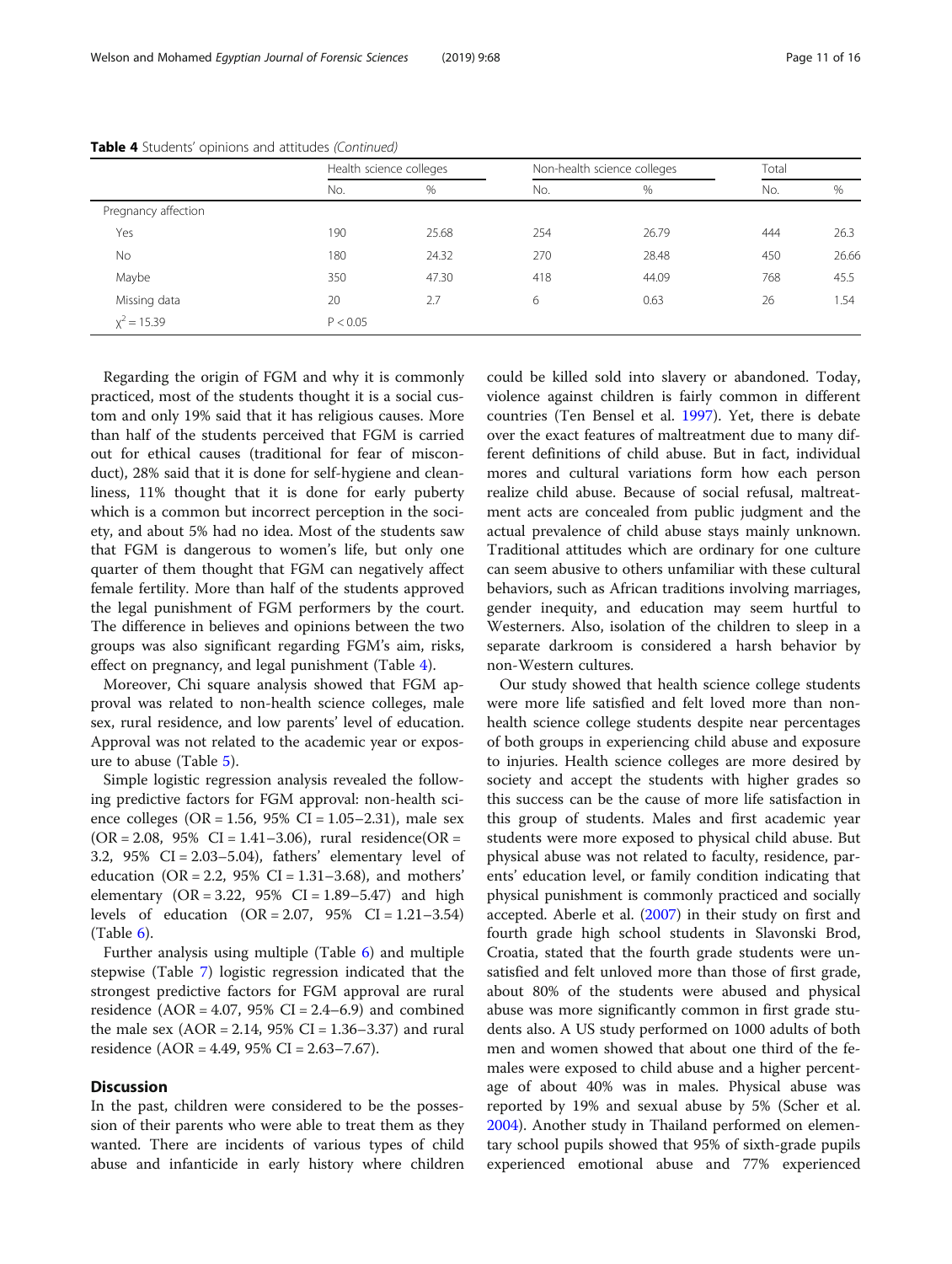|                         | FGM                       |                  | Total | $P$ value |
|-------------------------|---------------------------|------------------|-------|-----------|
|                         | Do not know or disapprove | Approve          |       |           |
|                         |                           | Type of college  |       |           |
| Health science colleges | 652 (88.1%)               | 88 (11.9%)       | 740   | 0.027     |
| Non-health science      | 780 (82.6%)               | 164 (17.4%)      | 944   |           |
|                         |                           | Academic year    |       |           |
| 1                       | 476 (85.3%)               | 82 (14.7%)       | 558   | 0.633     |
| $\overline{2}$          | 294 (84%)                 | 56 (16%)         | 350   |           |
| 3                       | 374 (82.7%)               | 78 (17.3%)       | 452   |           |
| 4                       | 202 (88.6%)               | 26 (11.4%)       | 228   |           |
| 5                       | 36 (85.7%)                | 6 (14.3%)        | 42    |           |
| 6                       | 14 (100%)                 | $0(0\%)$         | 14    |           |
|                         |                           | Sex              |       |           |
| Male                    | 502 (79.2%)               | 132 (20.8%)      | 634   | < 0.001   |
| Female                  | 902 (88.8%)               | 114 (11.2%)      | 1016  |           |
|                         |                           | Residence        |       |           |
| Rural                   | 696 (79.3%)               | 182 (20.7%)      | 878   | < 0.001   |
| Urban                   | 660 (92.4%)               | 54 (7.6%)        | 714   |           |
|                         |                           | Father education |       |           |
| Elementary school       | 200 (76.9%)               | 60 (23.1%)       | 260   | 0.010     |
| High school             | 494 (84.6%)               | 90 (15.4%)       | 584   |           |
| College                 | 644 (88%)                 | 88 (12%)         | 732   |           |
|                         |                           | Mother education |       |           |
| Elementary school       | 324 (77.9%)               | 92 (22.1%)       | 416   | < 0.001   |
| High school             | 438 (84.6%)               | 80 (15.4%)       | 518   |           |
| College                 | 544 (91.9%)               | 48 (8.1%)        | 592   |           |
|                         |                           | Abuse exposure   |       |           |
| Infrequent              | 990 (85.8%)               | 164 (14.2%)      | 1154  | 0.310     |
| Frequent                | 432 (83.1%)               | 88 (16.9%)       | 520   |           |

<span id="page-11-0"></span>Table 5 Relation between female genital mutilation approval and various qualitative data (Chi square test)

physical punishment (Isaranurug et al. [2002](#page-14-0)). Male children are more active and thus can be more exposed to corporal punishment.

In our study, the commonest types of child abuse was thought to be verbal or emotional abuse followed by negligence then physical abuse and finally sexual abuse. The age at the greatest risk for abuse was proposed to be that of primary school. This period in children's life is full of naughtiness and misbehavior but unfortunately, it also has a great effect on child personality and shaping. It is stated by the US Department of Health and Human Services that there were 12.3/1000 children exposed to child abuse for the year 2000. The main forms of abuse were neglect (60%), physical punishment (20%), sexual harassment (10%), and psychological abuse (7%). The age at the greatest risk for abuse was up to 3 years old, girls were more exposed than boys, and the abusers were mainly parents in about 80% (Leicht and Madigan [2004](#page-14-0)). The age at the greatest risk for abuse was stated by Stanić [\(2006](#page-15-0)) to be 4–8 years. Most parents would use verbal punishment as yelling or threatening their children before physical punishment, so this form of abuse can be more common. Also, the age of 4 years can be the most exposed to abuse as the children at this age start to understand others and express themselves.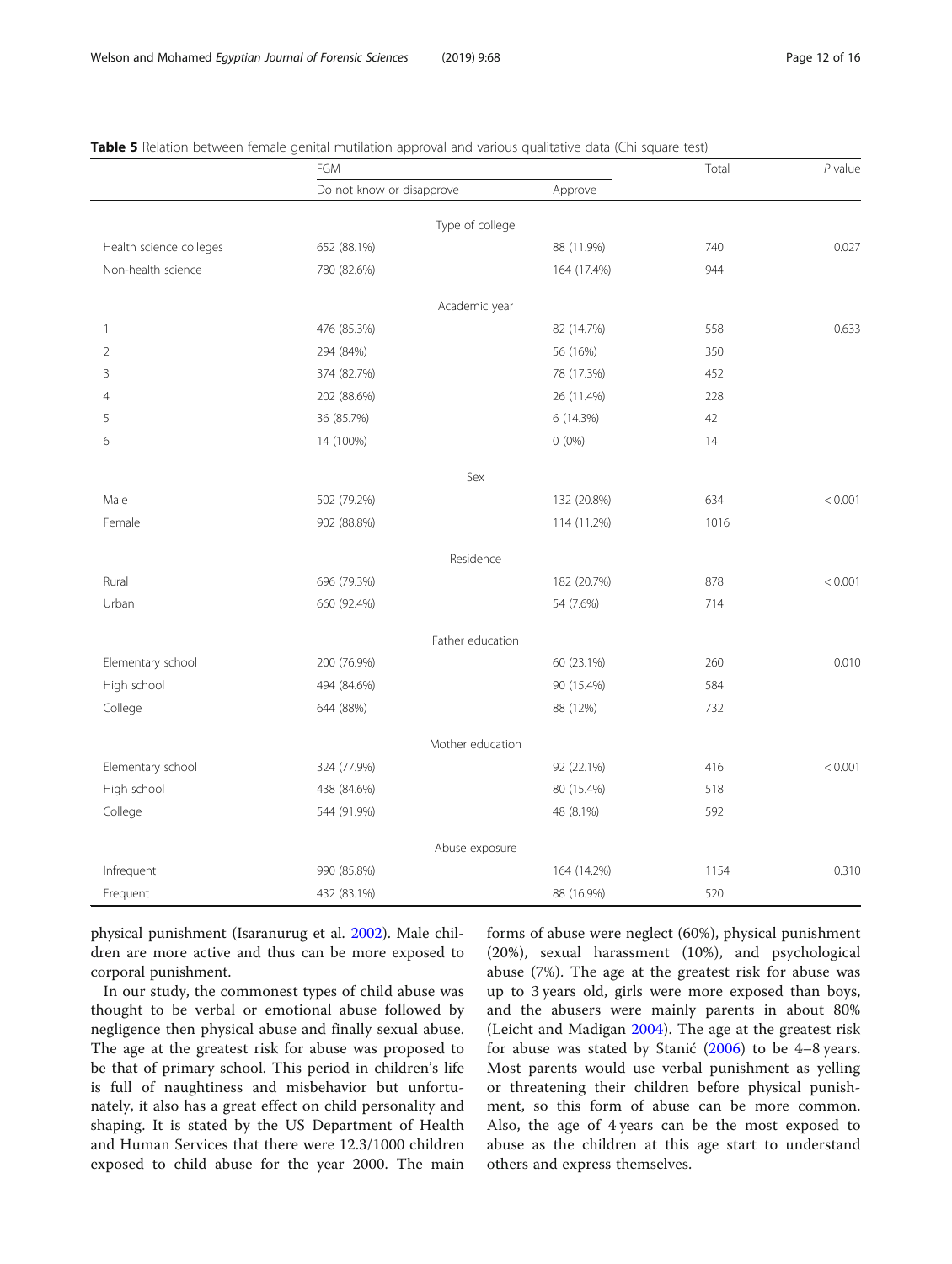|                |         | sexual abuse is a widespread phenomenon in the society.<br>About one third of them saw that the age at the greatest |
|----------------|---------|---------------------------------------------------------------------------------------------------------------------|
| 3.9            | < 0.001 | risk for sexual abuse was also proposed to be the pri-                                                              |
|                |         | mary school age and about half of them saw that the<br>abusers are mainly strangers. Sexual education was           |
| 24             | < 0.001 | thought to be important in the prep or secondary school<br>age in 42% of the students while one third of the stu-   |
|                |         | dents supported its importance earlier in the primary                                                               |
|                |         | school age. In another study, Whealin (2016) stated that                                                            |
| $\overline{2}$ | 0.167   | about 20% of women and 10% of men were previously                                                                   |
| $\overline{9}$ | 0.688   | exposed to sexual abuse during their childhood and that                                                             |
|                |         | the abuser was a minor in one third of the cases. The                                                               |
|                |         | abusers were family members (30%), friends and ac-                                                                  |
|                |         | quaintances (60%), and strangers (only 10%).                                                                        |
| 1.23           | 0.047   | The fact that sexual abusers are mainly family or                                                                   |
|                |         |                                                                                                                     |

most vulnerable age.

In accordance with our results, Rathge et al. ([2005](#page-14-0)) stated that about half the respondents saw that child abuse is a moderate problem. The ages of 0–4 and 5–8 were equally exposed to physical child abuse (35.8 and 36.6%). 57.1% of participating households chose the age of 12–14 years that the mother can leave her children alone at home. Family awareness of sound methods for adjusting the children's behavior seems to vary among

different populations, cultures, and socioeconomic levels. But early years of the child's life have shown to be the

In this study, about 68% of the students stated that

friends who are, in most cases, familiar to the child should be explained to the society as a large percentage of students in our study did not expect such probability. In our study, most of the students approved child corporal punishment despite that half of them stated the most dangerous child abuse complication to be psychological problems (e.g. depression). Most of the students (42.18%) thought that the reason for lack of reporting the abuse is lack of awareness. Moreover, most of them would advise the child's parents if they suspect a case of

unattended at home for a few hours is 7–15 years and about 65% completely disapproved child labor.

2 Sex Female Ref.

Model **AOR** 95% CI P value

Rural 4.07 2.4–6.9 < 0.001

Male 2.14 1.36–3.37 < 0.001

Rural 4.49 2.63–7.67 < 0.001

|                                     |  | <b>Table 7</b> Multiple stepwise logistic regression analysis of |  |
|-------------------------------------|--|------------------------------------------------------------------|--|
| predictive factors for FGM approval |  |                                                                  |  |

Urban Ref.

Urban Ref.

Residence

1 Residence

OR 95% CI P value

<span id="page-12-0"></span>Table 6 Logistic regression analysis of predictive factors for

FGM approval

| Simple logistic regression analysis   |      |               |         |
|---------------------------------------|------|---------------|---------|
| Type of college                       |      |               |         |
| Health science colleges               | Ref. |               |         |
| Non-health science                    | 1.56 | $1.05 - 2.31$ | 0.028   |
| Sex                                   |      |               |         |
| Female                                | Ref. |               |         |
| Male                                  | 2.08 | $1.41 - 3.06$ | < 0.001 |
| Residence                             |      |               |         |
| Urban                                 | Ref. |               | < 0.001 |
| Rural                                 | 3.2  | $2.03 - 5.04$ |         |
| Father education                      |      |               |         |
| College                               | Ref. |               |         |
| High school                           | 1.33 | $0.85 - 2.09$ | 0.208   |
| Elementary school                     | 2.2  | $1.31 - 3.68$ | 0.003   |
| Mother education                      |      |               |         |
| College                               | Ref. |               |         |
| High school                           | 2.07 | $1.21 - 3.54$ | 0.008   |
| Elementary school                     | 3.22 | 1.89-5.47     | < 0.001 |
| Multiple logistic regression analysis |      |               |         |
| Type of college                       |      |               |         |
| Health science colleges               | Ref. |               |         |
| Non-health science                    | 1.28 | $0.75 - 2.17$ | 0.362   |
| Sex                                   |      |               |         |
| Female                                | Ref. |               |         |
| Male                                  | 2.44 | $1.52 - 3.9$  | < 0.001 |
| Residence                             |      |               |         |
| Urban                                 | Ref. |               |         |
| Rural                                 | 3.45 | $1.9 - 6.24$  | < 0.001 |
| Father education                      |      |               |         |
| College                               | Ref. |               |         |
| High school                           | 0.65 | $0.35 - 1.2$  | 0.167   |
| Elementary school                     | 0.85 | $0.38 - 1.9$  | 0.688   |
| Mother education                      |      |               |         |
| College                               | Ref. |               |         |
| High school                           | 2.07 | $1.01 - 4.23$ | 0.047   |
| Elementary school                     | 2.17 | $0.92 - 5.13$ | 0.076   |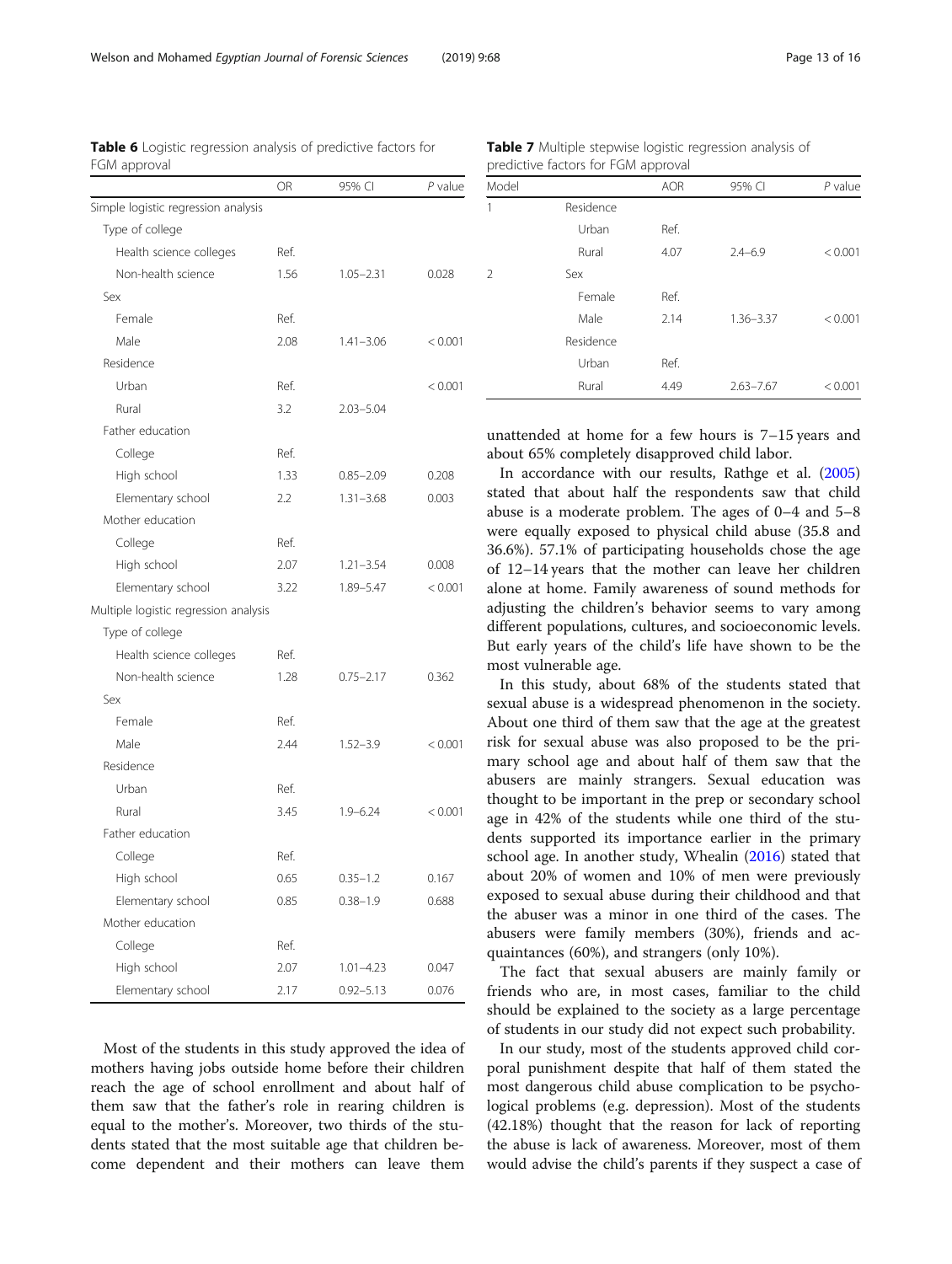abuse while the least percentage would call the police. In agreement with these results, Rathge et al. [\(2005\)](#page-14-0) also found that a percentage of 74.6% disapproved child corporal punishment and that the majority of the participants perceived violence to be the most dangerous child abuse complication followed by depression. Two thirds of the participants would call the police for a case of child abuse and only one fifth of them would advise the parents. 62.7% said that the lack of information about how to report abuse and follow up the situation causes people to hesitate to report.

There is an obvious cultural difference in attitudes toward children raising and parenting. Shanalingigwa ([2009](#page-14-0)) in their study showed that African parents viewed sexual abuse, illicit drugs and alcohol abuse, and health neglect more severe than did the US parents but they showed less perception of corporal punishment as physical abuse. Most African and Asian parents thought that corporal punishment is the most effective way to ensure children's obedience starting from the age of 4–5 years and physical punishment is not banned in most of the schools. But Western parents showed less tolerance for physical abuse. American schools also have precise policies against sexual abuse and bullying and are concerned in teaching children to recognize unsuitable behaviors. There were common agreements between cultures of the West and Africa. Both of them ranked sexual abuse to be the most serious type of abuse and evaluated housing, educational, and clothing neglect to be the least serious types.

Regarding FGM, the Egyptian Health Issues Survey ([2015](#page-14-0)) indicated that 87% of Egyptian women were subjected to FGM. However, the rate of practice among younger women declined. Our study showed that only half of the students disapproved FGM and one third of them had no idea. The strongest predictive factors for FGM approval were rural residence and male sex. More than half of them approved legal punishment of FGM performers by the court and this percentage can reflect the real disapproval as the percent of students who could not completely disapprove FGM and chose to have no idea is high (one third). FGM approval is still high and this supports the fact that FGM is commonly practiced in Egypt.

About 10% of the students stated that FGM is not dangerous to women's life and about half of them did not know that FGM could affect female fertility. Despite the statistically significant difference between the health science colleges and the non-health science colleges groups, the percentages were close indicating a lack of awareness even in the biology study-specialized group (health science colleges group).

More than three fourths of the students saw it is a social custom (not religious) and more than half of them saw it is performed for ethical causes. So we can conclude that education and awareness campaigns can greatly help to diminish this injurious habit.

But Mohammed et al. [\(2016](#page-14-0)) in their work on an Egyptian village showed that FGM was more supported by females despite that females had a better level of knowledge about FGM health risks. This difference may be because females in rural areas are more influenced by the traditions that encourage gender inequity between men and women. But in their study, males were more encouraging the opinion that husbands prefer their wives to be performed FGM. This supports our vision about the importance of men's contribution to FGM prevention.

There are some other African studies about FGM. A Nigerian study by Ezenyeaku et al. [\(2011\)](#page-14-0) showed that 42.1% of women had FGM and only 14.3% approved FGM for their daughters. FGM aimed to prevent promiscuity in 38.3%, about one quarter of them chose culture, another one quarter chose no reason, and other causes were hygiene, religion, and aid future childbirth. The commonest injurious aftereffects were proposed to be sexual problems, psychological problems as feeling incompleteness, and obstetric problems. 4.8% of women indicated that FGM is safe. Only 63.7% of them approved the legal prevention of FGM.

Moreover, Abubakar et al. ([2004](#page-14-0)), in another Nigerian study, stated that 25.7% of the participants indicated sexual problems as the commonest FGM complications and 8.6% of them indicated obstetric problems.

The geographic distribution of FGM among different societies in Africa indicates that FGM is a social custom with no religious causes as it is practiced in different countries and tribes with different religious beliefs sharing the same habit.

# Conclusion

A significant proportion of the students experienced previous physical child abuse which left no injuries in most cases (more in males and first grade students). Also, most of the students propose that child corporal punishment can be allowed despite that about half of them see that the most dangerous aftereffect of child abuse was psychological problems. Deficient reporting of this problem is mainly explained to be due to a lack of awareness. A significant lack of awareness about FGM complications is observed in both groups (health science and non-health science colleges) and the opinions are very close. It is obvious that FGM is more approved and supported by rural men particularly.

# Study limitations

Firstly, data are self-reported so socially desirable answers may be given as it is obvious in answering the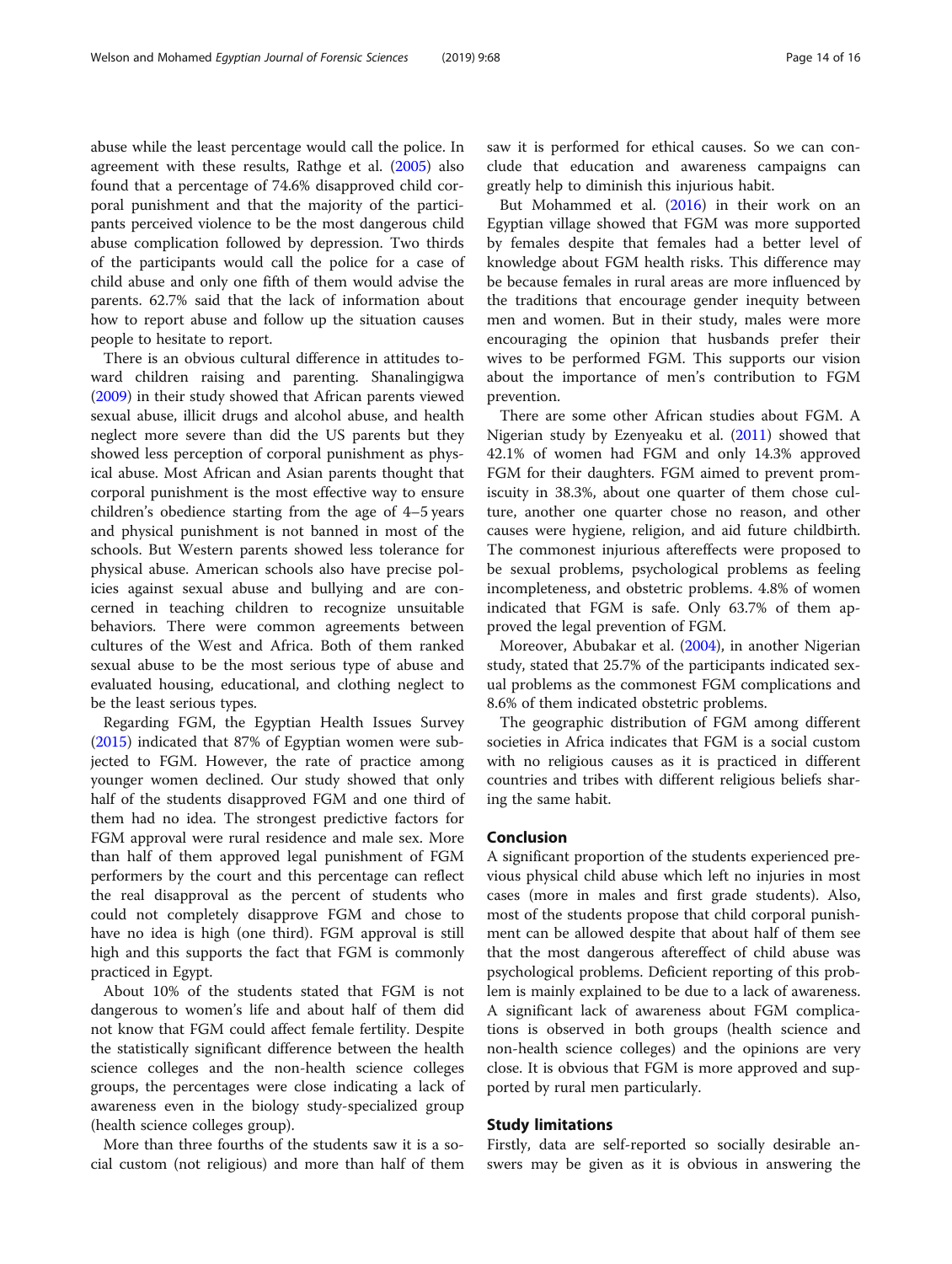<span id="page-14-0"></span>question about domestic life satisfaction. Secondly, the study focuses on physical child abuse exposure and stresses on left injuries to evaluate its seriousness but a sensitive issue like sexual abuse is not assessed as these questions can be unpleasant and not socially accepted by the students. Moreover, prevalence of neglect and psychological abuse are not assessed. Despite being more common than physical abuse, these forms of abuse have no obvious culturally accepted definitions and are difficult to assess their seriousness. Thirdly, despite a high response rate, there were some objections to the questionnaire. Mainly, it was long and some answers were not included in the appointed choices (as the noneducation choice in the questions of father and mother education). Longitudinal studies should be performed to assess the causality between child abuse exposure and health risk behaviors as an outcome.

# Recommendations

Awareness campaigns against child abuse and female genital mutilation should be held for children, parents, and university students who are the parents of the early future. There is an obvious problem of lack of awareness especially in rural resident students. Men should be included and targeted for more serious outreach. Premarriage parents' education classes and home visitations to provide social and educational support can also prevent child abuse.

# Supplementary information

Supplementary information accompanies this paper at [https://doi.org/10.](https://doi.org/10.1186/s41935-019-0174-y) [1186/s41935-019-0174-y](https://doi.org/10.1186/s41935-019-0174-y).

Additional file 1. The questionnaire about child abuse.

#### Abbreviation

FGM: Female genital mutilation

#### Acknowledgements

The authors would like to thank Professor Dr. Sherien Ghaleb, Faculty of Medicine, Cairo University, for her valuable support and comments during editing this study.

#### Authors' contributions

All authors contributed in data collection, data analysis, and manuscript writing. All authors read and approved the final manuscript.

#### Funding

No funding sources.

# Availability of data and materials

All data have been presented in the manuscript and there are no additional data.

#### Ethics approval and consent to participate

Informed consent was obtained as used data were completely anonymized and students who approved participating in the study answered the questionnaire.

This study was approved by the institutional ethics committee (Faculty of Medicine, Beni Suef University).

# Consent for publication

Not applicable as no participants were involved.

#### Competing interests

The authors declare that they have no competing interests.

#### Author details

<sup>1</sup> Forensic Medicine and Clinical Toxicology Department, Faculty of Medicine, Beni Suef University, Beni Suef, Egypt. <sup>2</sup>Pediatric Medicine Department, Faculty of Medicine, Beni Suef University, Beni Suef, Egypt.

Received: 20 March 2019 Accepted: 2 December 2019 Published online: 23 December 2019

# References

- Aberle N, Ratković-Blažević V, Mitrović-Dittrich D, Coha R, Stoić A, Bublić J, Boranić M (2007) Emotional and physical abuse in family: survey among high school adolescents. Croat Med J 48:240–248
- Abubakar I, Iliyasu Z, Kabir M, Uzoho CC, Abdulkadir MB (2004) Niger knowledge, attitude and practice of female genital cutting among antenatal patients in Aminu Kano teaching hospital, Kano. J Med 13(3):254–258
- Alexander RC, Levitt CJ, Smith WL (2001) Abusive head trauma. In: Reece RM, Ludwig S (eds) Child abuse: medical diagnosis and management, 2nd edn. Lippincott Williams & Wilkins, Philadelphia, pp 47–80
- Cappa C et al (2013) Female genital mutilation/cutting: a statistical overview and exploration of the dynamics of change. United Nations Children's Fund, New York, pp 30–48
- Egyptian Health Issues Survey (2015) Ministry of Health and Population [Egypt], El-Zanaty and Associates [Egypt], and ICF International. Ministry of Health and Population and ICF International, Cairo and Rockville [https://dhsprogram.com/publications/publication-FR313-DHS-Final-Reports.](https://dhsprogram.com/publications/publication-FR313-DHS-Final-Reports.cfm) [cfm.](https://dhsprogram.com/publications/publication-FR313-DHS-Final-Reports.cfm) Accessed 3 Nov 2016
- Elsaied HF, Alsehly AA (2017) A study of child physical abuse. Egypt J Psychiatry 38:120–126
- Ezenyeaku CC, Okeke TC, Chigbu CO, Ikeako LC (2011) Survey of women's opinions on Female Genital Mutilation (FGM) in Southeast Nigeria: study of patients attending antenatal clinic. Ann Med Health Sci Res 1(1):15–20
- Golden JA, Prather W (2009) A behavioral perspective of childhood trauma and attachment issues: toward alternative treatment approaches for children with a history of abuse. Int J Behav Consult Ther 5:56–74
- Hahm H, Guterman N (2001) The emerging problem of physical child abuse in South Korea. Child Maltreat 6:169–179
- Isaranurug S, Chansatitporn N, Auewattana P, Wongarsa C (2002) Violence against children by parents. J Med Assoc Thai 85:875–880
- Kelly-Irving M, Lepage B, Dedieu D, Bartley M, Blane D, Grosclaude P et al (2013) Adverse childhood experiences and premature all-cause mortality. Eur J Epidemiol 28:721–734
- Leicht T, Madigan H (2004) Child maltreatment: summary of key findings. Child Welfare Information Gateway [http://www.childwelfare.gov/pubs/factsheets/](http://www.childwelfare.gov/pubs/factsheets/canstats.cfm) [canstats.cfm](http://www.childwelfare.gov/pubs/factsheets/canstats.cfm). Accessed 16 Nov 2006

Michael M (2007) Egypt officials ban female circumcision. The Associated Press. Available from: <http://www.phys.org/news102393179>. Accessed 13 July 2016

- Mohammed ES, Seedhom AE, Mahfouz EM (2016) Female genital mutilation: current awareness, believes and future intention in rural Egypt. Reprod Health 15(1):175. <https://doi.org/10.1186/s12978-018-0625-1>
- Morad Y, Wygnansky-Jaffe T, Levin AV (2010) Retinal haemorrhage in abusive head trauma. Clin Exp Ophthalmol 38(5):514–520
- Rasheed SM, Abd-Ellah AH, Yousef FM (2011) Female genital mutilation in Upper Egypt in the new millennium. Int J Gynaecol Obstet 114(1):47–50
- Rathge R, Nikle J, Danielson R, Schwarzwalter K (2005) North Dakota Statewide Child Abuse and Neglect Study: Survey Results. North Dakota State Data Center <http://www.ndsu.edu/sdc/publications.htm>
- Reisel D, Creighton SM (2015) Long term health consequences of female genital mutilation (FGM). Maturitas 80(1):48–51
- Scher CD, Forde DR, McQuaid JR, Stein MB (2004) Prevalence and demographic correlates of childhood maltreatment in an adult community sample. Child Abuse Negl 28:167–180
- Shanalingigwa, Oswald Abel (2009). Understanding social and cultural differences in perceiving child maltreatment. Retrieved from the University of Minnesota Digital Conservancy <http://hdl.handle.net/11299/54824>